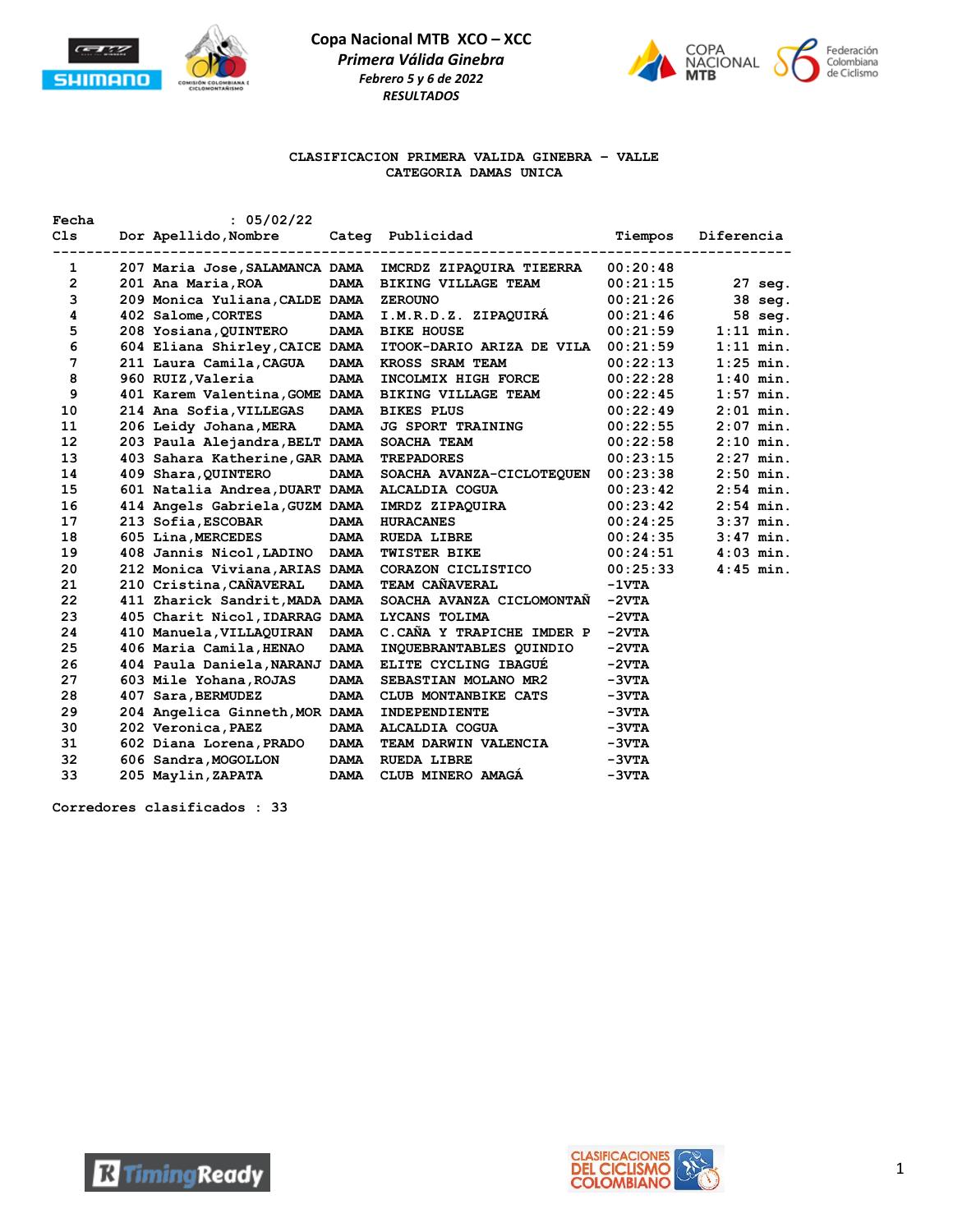



# **CLASIFICACION GENERAL DESPUES DE LA PRIMERA VALIDA GINEBRA VALLE CATEGORIA DAMAS UNICA**

| Fecha   |     | : 05/02/22                   |             |                            |              |            |
|---------|-----|------------------------------|-------------|----------------------------|--------------|------------|
| C1s     | Dor | Apellido, Nombre             | Categ       | Publicidad                 | Pts          | 001        |
| 1.-     | 207 | Maria Jose, SALAMANCA        | <b>DAMA</b> | IMCRDZ ZIPAQUIRA TIEERRA   |              | $40 - 040$ |
| $2 -$   | 201 | Ana Maria, ROA               | <b>DAMA</b> | <b>BIKING VILLAGE TEAM</b> |              | $36 - 036$ |
| $3 -$   | 209 | Monica Yuliana, CALDERO DAMA |             | <b>ZEROUNO</b>             |              | $33 - 033$ |
| $4 -$   | 402 | Salome, CORTES               | <b>DAMA</b> | I.M.R.D.Z. ZIPAQUIRA       |              | $30 - 030$ |
| $5. -$  | 208 | Yosiana, QUINTERO            | <b>DAMA</b> | <b>BIKE HOUSE</b>          |              | $27 - 027$ |
| $6. -$  | 604 | Eliana Shirley, CAICEDO DAMA |             | ITOOK-DARIO ARIZA DE VILA  |              | $25 - 025$ |
| $7. -$  | 211 | Laura Camila, CAGUA          | <b>DAMA</b> | KROSS SRAM TEAM            |              | $23 - 023$ |
| $8 -$   | 960 | RUIZ, Valeria                | <b>DAMA</b> | INCOLMIX HIGH FORCE        |              | $21 - 021$ |
| $9 -$   | 401 | Karem Valentina, GOMEZ       | <b>DAMA</b> | <b>BIKING VILLAGE TEAM</b> |              | $19 - 019$ |
| $10. -$ | 214 | Ana Sofia, VILLEGAS          | <b>DAMA</b> | <b>BIKES PLUS</b>          |              | $17 - 017$ |
| $11. -$ | 206 | Leidy Johana, MERA           | <b>DAMA</b> | <b>JG SPORT TRAINING</b>   |              | $15 - 015$ |
| $12. -$ | 203 | Paula Alejandra, BELTRA DAMA |             | SOACHA TEAM                |              | $13 - 013$ |
| $13. -$ | 403 | Sahara Katherine, GARCI DAMA |             | <b>TREPADORES</b>          | 11           | $-011$     |
| $14. -$ | 409 | Shara, QUINTERO              | <b>DAMA</b> | SOACHA AVANZA-CICLOTEQUEN  |              | $10 - 010$ |
| $15. -$ | 601 | Natalia Andrea, DUARTE       | <b>DAMA</b> | <b>ALCALDIA COGUA</b>      | 9            | $-009$     |
| $16. -$ | 414 | Angels Gabriela, GUZMAN DAMA |             | IMRDZ ZIPAQUIRA            | 8            | $-008$     |
| $17. -$ | 213 | Sofia, ESCOBAR               | <b>DAMA</b> | <b>HURACANES</b>           | 7            | $-007$     |
| $18. -$ | 605 | Lina, MERCEDES               | <b>DAMA</b> | <b>RUEDA LIBRE</b>         | 6            | $-006$     |
| $19. -$ | 408 | Jannis Nicol, LADINO         | <b>DAMA</b> | TWISTER BIKE               | 5            | $-005$     |
| $20 -$  | 212 | Monica Viviana, ARIAS        | <b>DAMA</b> | CORAZON CICLISTICO         | 4            | $-004$     |
| $21 -$  | 210 | Cristina, CAÑAVERAL          | <b>DAMA</b> | TEAM CAÑAVERAL             | 3            | $-003$     |
| $22 -$  | 411 | Zharick Sandrit, MADARI DAMA |             | SOACHA AVANZA CICLOMONTAN  |              | $2 - 002$  |
| $23 -$  | 405 | Charit Nicol, IDARRAGA       | <b>DAMA</b> | LYCANS TOLIMA              | $\mathbf{1}$ | $-001$     |
| $24. -$ | 410 | Manuela, VILLAQUIRAN         | <b>DAMA</b> | C.CAÑA Y TRAPICHE IMDER P  |              | $1 - 001$  |
| $25. -$ | 406 | Maria Camila, HENAO          | <b>DAMA</b> | INQUEBRANTABLES QUINDIO    |              | $1 - 001$  |
| $26. -$ | 404 | Paula Daniela, NARANJO       | <b>DAMA</b> | ELITE CYCLING IBAGUE       | 1            | $-001$     |
| $27. -$ | 603 | Mile Yohana, ROJAS           | <b>DAMA</b> | SEBASTIAN MOLANO MR2       |              | $1 - 001$  |
| $28. -$ | 407 | Sara, BERMUDEZ               | <b>DAMA</b> | CLUB MONTANBIKE CATS       | 1            | $-001$     |
| $29. -$ | 204 | Angelica Ginneth, MOREN DAMA |             | <b>INDEPENDIENTE</b>       | $\mathbf{1}$ | $-001$     |
| $30 -$  | 202 | Veronica, PAEZ               | <b>DAMA</b> | <b>ALCALDIA COGUA</b>      | $\mathbf 1$  | $-001$     |
| $31 -$  | 602 | Diana Lorena, PRADO          | <b>DAMA</b> | TEAM DARWIN VALENCIA       | $\mathbf{1}$ | $-001$     |
| $32 -$  | 606 | Sandra, MOGOLLON             | <b>DAMA</b> | <b>RUEDA LIBRE</b>         | $\mathbf{1}$ | $-001$     |
| $33 -$  | 205 | Maylin, ZAPATA               | <b>DAMA</b> | CLUB MINERO AMAGA          |              | $1 - 001$  |



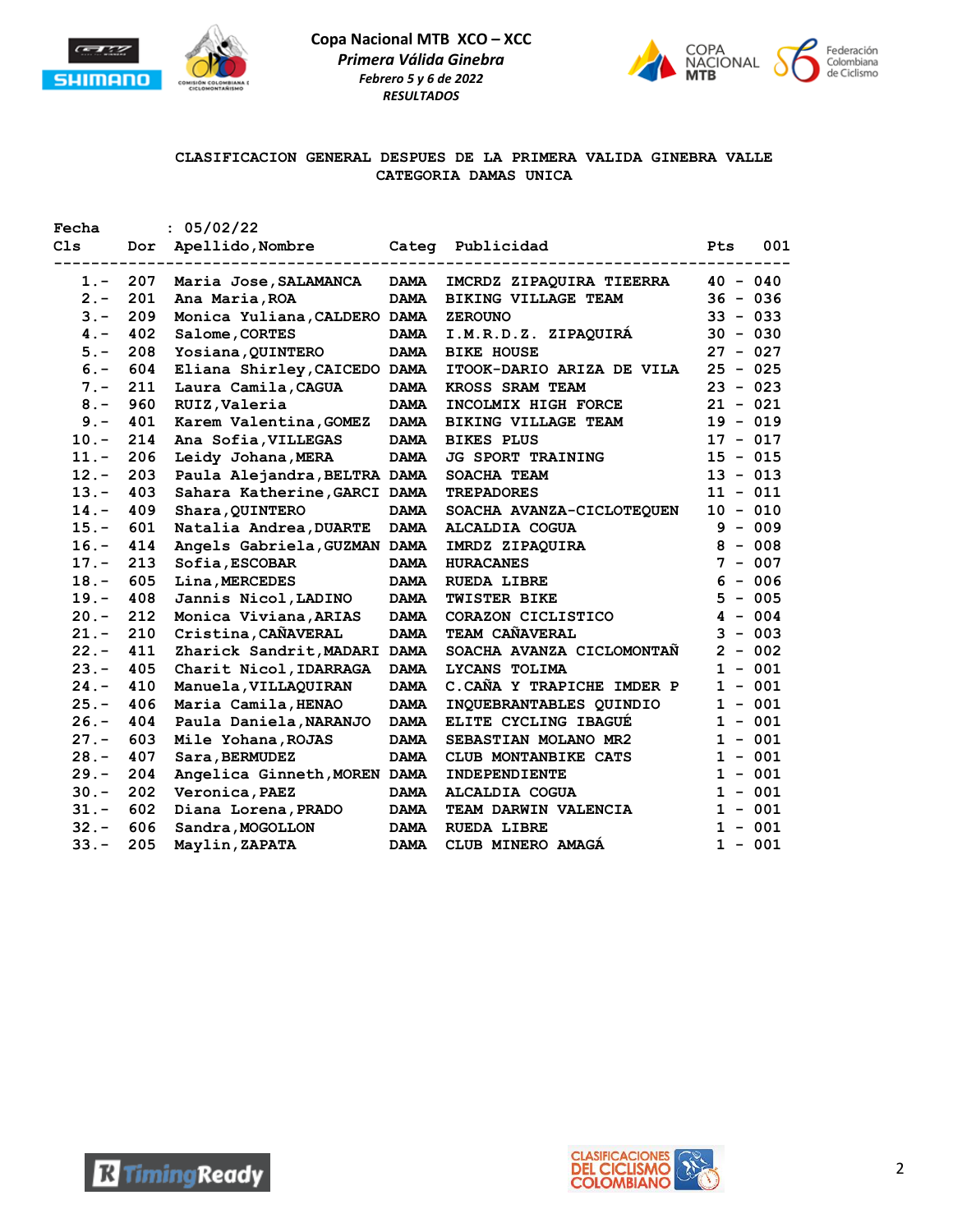



### **CLASIFICACION PRIMERA VALIDA GINEBRA – VALLE CATEGORIA ELITE MASCULINO**

| Fecha | : 05/02/22                     |                   |                                     |          |                   |
|-------|--------------------------------|-------------------|-------------------------------------|----------|-------------------|
| Cls   | Dor Apellido, Nombre           |                   | Categ Publicidad                    | Tiempos  | Diferencia        |
|       | ------------------             | ----------------- |                                     |          |                   |
| 1     | 3 Juan Fernando, MONROY ELITE  |                   | SCOTT SHIMANO COLOMBIA              | 00:23:34 |                   |
| 2     | 2 Fabio Hernando, CASTA ELITE  |                   | STRONG BIKE SCOTT                   | 00:23:39 | $5$ seg.          |
| з     | 1 Jonathan, BOTERO             | <b>ELITE</b>      | <b>BIKE HOUSE</b>                   | 00:24:02 | $28$ seq.         |
| 4     | 26 Diego Alfonso,ARIAS         | ELITE             | POLIMEDICA                          | 00:24:11 | 37 seg.           |
| 5     | 7 Hilvar Yamid, MALAVER ELITE  |                   | <b>BIKING VILLAGE TEAM</b>          | 00:24:17 | $43 \text{ seg.}$ |
| 6     | 27 Alex Juan, ZAPATA           | ELITE             | <b>SUPERGIROS</b>                   | 00:24:25 | $51$ seq.         |
| 7     | 53 Duvan, PEÑA                 | <b>ELITE</b>      | POLIMEDICAL OFICIAL                 | 00:24:31 | 57 seg.           |
| 8     | 35 Santiago, ARANGO            | ELITE             | <b>BIKE HOUSE</b>                   | 00:24:44 | $1:10$ min.       |
| 9     | 40 Jerónimo, BEDOYA            | ELITE             | EQUIPO GW SHIMANO                   | 00:24:59 | $1:25$ min.       |
| 10    | 23 Johan Sebastian, CANA ELITE |                   | ESPACIO Y DISENO KOSTA AZ           | 00:25:04 | $1:30$ min.       |
| 11    | 8 Juan Carlos, SANCHEZ         | ELITE             | BIKING VILLAGE TEAM                 | 00:25:13 | $1:39$ min.       |
| 12    | 41 Cristian, ARANZAZU          | <b>ELITE</b>      | EQUIPO GW SHIMANO                   | 00:25:23 | $1:49$ min.       |
| 13    | 22 Julian Andres*, SANCH ELITE |                   | <b>VALERIA MONTREX</b>              | 00:25:48 | 2:14 min.         |
| 14    | 12 Diego Fernando,TORO         | ELITE             | <b>BICIPLANET</b>                   | 00:26:01 | $2:27$ min.       |
| 15    | 16 Rafael David, MARTINE ELITE |                   | ESC.TALENTOS CHIQUINQUIRE           | 00:26:12 | $2:38$ min.       |
| 16    | 17 Cristian Steven, ALBO ELITE |                   | ESC. TALENTOS CHIQUINQUIRE          | 00:26:12 | $2:38$ min.       |
| 17    | 33 David, GONZALEZ             | ELITE             | IMRD CHIA RIDERS COLKTM             | 00:26:21 | $2:47$ min.       |
| 18    | 36 Andres Camilo*, CALLE ELITE |                   | IMDER EL RETIRO                     | 00:26:27 | $2:53$ min.       |
| 19    | 43 John Alexander, CASTI ELITE |                   | AMPRO CYCLING-EN BICI-MOT 00:26:27  |          | $2:53$ min.       |
| 20    | 15 Sebastian Camilo, CAR ELITE |                   | ESC. TALENTOS CHIQUINQUIRE 00:26:30 |          | $2:56$ min.       |
| 21    | 4 Juan Manuel*,BAENA           | <b>ELITE</b>      | <b>VALERIA MONTREX</b>              | $-2$ VTA |                   |
| 22    | 13 Sebastian, NAVARRETE ELITE  |                   | ALCALDIA LENGUAZAQUE                | -2 VTA   |                   |
| 23    | 9 Juan Camilo, GARCIA          | ELITE             | ALCALDIA COGUA                      | $-2$ VTA |                   |
| 24    | 42 Juan Pablo,PAVON            | <b>ELITE</b>      | AMPRO CYCLING-EN BICI-MOT -2 VTA    |          |                   |
| 25    | 29 Sebastian,DONADO            | <b>ELITE</b>      | CLUB DEP. DND CYCLING               | -2 VTA   |                   |
| 26    | 5 Daniel Felipe, RODRIG ELITE  |                   | ALCADIA DE COGUA                    | -2 VTA   |                   |
| 27    | 31 Juan David, QUIMBAYA ELITE  |                   | CLUB DEP. DND CYCLING               | $-2$ VTA |                   |
| 28    | 52 Wilson David, CORTES        | ELITE             | <b>HURACANES</b>                    | $-2$ VTA |                   |
| 29    | 44 Juan Fernando*, MOREN ELITE |                   | AMPRO CYCLING-EN BICI-MOT -2 VTA    |          |                   |
| 30    | 24 Juan Daniel, ALARCON ELITE  |                   | ESC. TALENTOS CHIQUINQUIRE -2 VTA   |          |                   |
| 31    | 39 Ciro Alfonso, OLARTE        | <b>ELITE</b>      | CICLO SAN GIL                       | -3 VTA   |                   |
| 32    | 45 Jonathan David, CANTO ELITE |                   | KROSS SRAM TEAM                     | -3 VTA   |                   |
| 33    | 14 Yimer Alejandro, ANTO ELITE |                   | ESC. TALENTOS CHIQUINQUIRE -3 VTA   |          |                   |
| 34    | 28 Jose Steven, QUINTERO ELITE |                   |                                     | -3 VTA   |                   |
|       |                                |                   | IMCRDZ ZIPAQUIRA TIEERRA            |          |                   |
| 35    | 46 Miguel, MADARIAGA           | <b>ELITE</b>      | SOACHA AVANZA CICLOTEQUEN           | -4 VTA   |                   |
| 36    | 32 Oscar Ivan, MARTINEZ ELITE  |                   | CLUB DEP. DND CYCLING               | -4 VTA   |                   |
| 37    | 34 Pablo Andres, CORTES ELITE  |                   | IMDER EL RETIRO                     | -4 VTA   |                   |
| 38    | 21 Cristian Felipe**, BE ELITE |                   | TEAM RACING ALEXANDER GAR -4 VTA    |          |                   |
| 39    | 6 Victor Manuel, GRISAL ELITE  |                   | <b>VALERIA MONTREX</b>              | -4 VTA   |                   |
| 40    | 37 Jeison Steven, GONZAL ELITE |                   | CICLO SAN GIL                       | -4 VTA   |                   |
| 41    | 25 José Eduardo, VILLATE ELITE |                   | CLUB APES MADRID                    | -4 VTA   |                   |
| 42    | 38 Fabian, RIVERA              | <b>ELITE</b>      | CICLO SAN GIL                       | -4 VTA   |                   |
| 43    | 30 Cristian Felipe, CARR ELITE |                   | CLUB DEP. DND CYCLING               | -4 VTA   |                   |
| 44    | 49 Brayan Steven, SANCHE ELITE |                   | <b>HURACANES</b>                    | -4 VTA   |                   |
| 45    | 11 Jeferson Steven, ORTE ELITE |                   | <b>BICIPLANET</b>                   | -4 VTA   |                   |
| 46    | 10 Holman, VILLARRAGA          | ELITE             | ALCALDIA ZIPAQUIRA TIERRA           | -5 VTA   |                   |
| 47    | 18 Diego Alejandro, GARZ ELITE |                   | ALCALDIA COGUA                      | -5 VTA   |                   |
| 48    | 19 Edwin Javier, RIVERA        | <b>ELITE</b>      | RUSSI BIKE TEAM                     | -5 VTA   |                   |
| 49    | 48 Luis Angel, MARIN           | <b>ELITE</b>      | <b>HURACANES</b>                    | -5 VTA   |                   |
| 50    | 50 Diego Alejandro, GIL        | ELITE             | <b>HURACANES</b>                    | -5 VTA   |                   |
| 51    | 20 Pablo Esteban, OLAYA        | <b>ELITE</b>      | ELITE CYCLING IBAGUE                | -5 VTA   |                   |



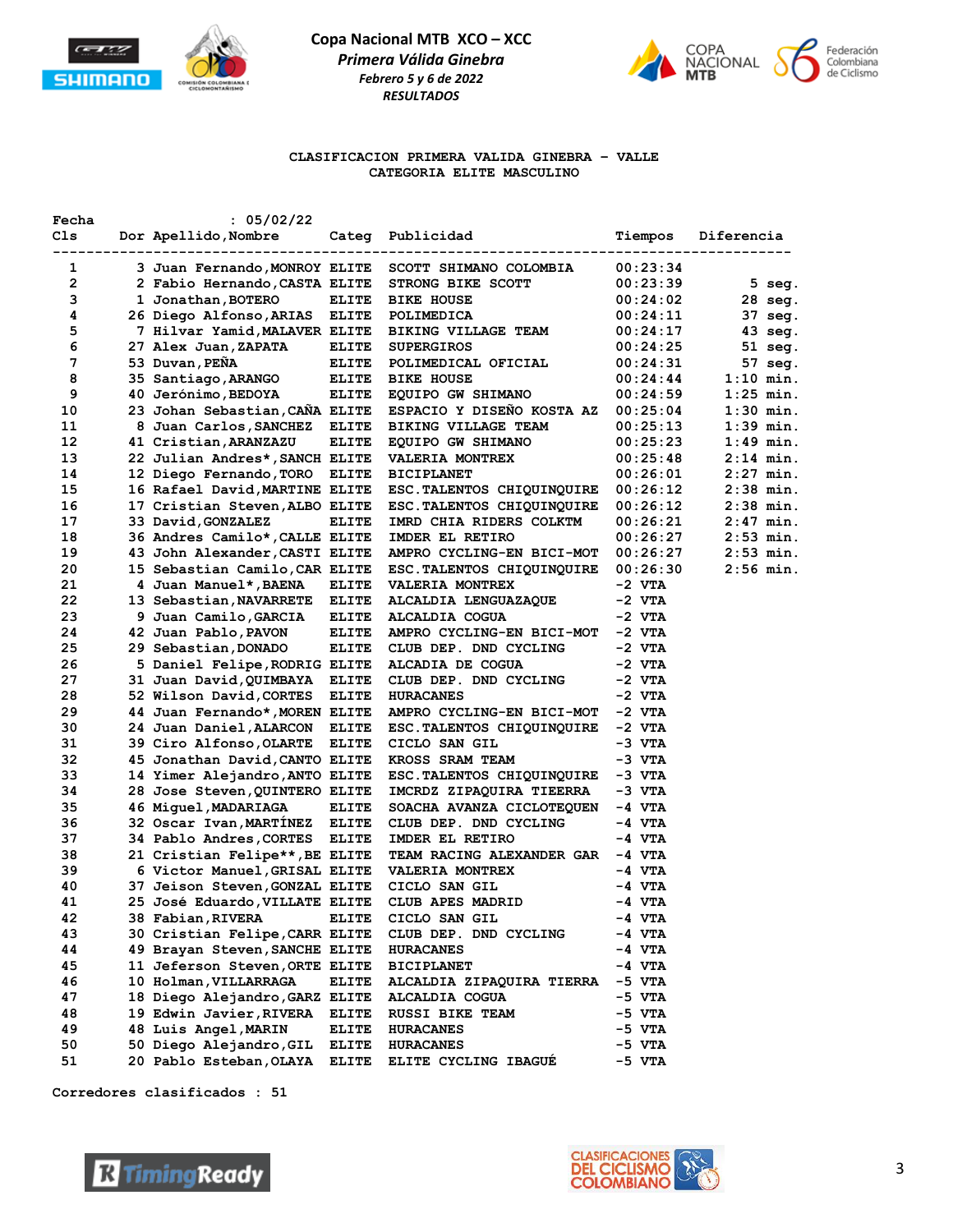



## **CLASIFICACION GENERAL DESPUES DE LA PRIMERA VALIDA GINEBRA VALLE CATEGORIA ELITE MASCULINO**

| Fecha   |     | : 05/02/22                    |              |                             |            |            |
|---------|-----|-------------------------------|--------------|-----------------------------|------------|------------|
| C1s     | Dor | Apellido,Nombre               | Categ        | Publicidad                  | Pts        | 001        |
| 1.-     | 3   | Juan Fernando, MONROY         | <b>ELITE</b> | SCOTT SHIMANO COLOMBIA      | $40 - 040$ |            |
| $2 -$   | 2   | Fabio Hernando, CASTAÑE ELITE |              | STRONG BIKE SCOTT           |            | $36 - 036$ |
| $3 -$   | 1   | Jonathan, BOTERO              | <b>ELITE</b> | <b>BIKE HOUSE</b>           |            | $33 - 033$ |
| $4 -$   | 26  | Diego Alfonso, ARIAS          | ELITE        | POLIMEDICA                  |            | $30 - 030$ |
| $5. -$  | 7   | Hilvar Yamid, MALAVER         | ELITE        | <b>BIKING VILLAGE TEAM</b>  | $27 - 027$ |            |
| $6. -$  | 27  | Alex Juan, ZAPATA             | <b>ELITE</b> | <b>SUPERGIROS</b>           | $25 - 025$ |            |
| $7 -$   | 53  | Duvan, PEÑA                   | <b>ELITE</b> | POLIMEDICAL OFICIAL         | $23 - 023$ |            |
| $8 -$   | 35  | Santiago, ARANGO              | ELITE        | <b>BIKE HOUSE</b>           | $21 - 021$ |            |
| $9 -$   | 40  | Jerónimo, BEDOYA              | ELITE        | EQUIPO GW SHIMANO           | $19 - 019$ |            |
| $10. -$ | 23  | Johan Sebastian, CAÑAVE ELITE |              | ESPACIO Y DISEÑO KOSTA AZ   | $17 - 017$ |            |
| $11. -$ | 8   | Juan Carlos, SANCHEZ          | <b>ELITE</b> | <b>BIKING VILLAGE TEAM</b>  | $15 - 015$ |            |
| $12. -$ | 41  | Cristian, ARANZAZU            | <b>ELITE</b> | EQUIPO GW SHIMANO           | $13 - 013$ |            |
| $13. -$ | 22  | Julian Andres*, SANCHEZ ELITE |              | <b>VALERIA MONTREX</b>      |            | $11 - 011$ |
| $14. -$ | 12  | Diego Fernando, TORO          | <b>ELITE</b> | <b>BICIPLANET</b>           | $10 - 010$ |            |
| $15. -$ | 16  | Rafael David, MARTINEZ        | ELITE        | ESC. TALENTOS CHIQUINQUIRE  |            | $9 - 009$  |
| $16. -$ | 17  | Cristian Steven, ALBORN ELITE |              | ESC. TALENTOS CHIQUINQUIRE  |            | $8 - 008$  |
| $17. -$ | 33  | David, GONZALEZ               | <b>ELITE</b> | IMRD CHIA RIDERS COLKTM     |            | $7 - 007$  |
| $18. -$ | 36  | Andres Camilo*, CALLEJA ELITE |              | IMDER EL RETIRO             |            | $6 - 006$  |
| $19. -$ | 43  | John Alexander, CASTILL ELITE |              | AMPRO CYCLING-EN BICI-MOT   |            | $5 - 005$  |
| $20. -$ | 15  | Sebastian Camilo, CARRI ELITE |              | ESC. TALENTOS CHIQUINQUIRE  |            | $4 - 004$  |
| $21. -$ | 4   | Juan Manuel*, BAENA           | <b>ELITE</b> | VALERIA MONTREX             |            | $3 - 003$  |
| $22 -$  | 13  | Sebastian, NAVARRETE          | ELITE        | <b>ALCALDIA LENGUAZAQUE</b> |            | $2 - 002$  |
| $23 -$  | 9   | Juan Camilo, GARCIA           | <b>ELITE</b> | <b>ALCALDIA COGUA</b>       |            | $1 - 001$  |
| $24. -$ | 42  | Juan Pablo, PAVON             | ELITE        | AMPRO CYCLING-EN BICI-MOT   | 1          | $-001$     |
| $25. -$ | 29  | Sebastian, DONADO             | ELITE        | CLUB DEP. DND CYCLING       | 1          | $-001$     |
| $26. -$ | 5   | Daniel Felipe, RODRIGUE ELITE |              | ALCADIA DE COGUA            |            | $1 - 001$  |
| $27. -$ | 31  | Juan David, QUIMBAYA          | ELITE        | CLUB DEP. DND CYCLING       |            | $1 - 001$  |
| $28. -$ | 52  | Wilson David, CORTES          | ELITE        | <b>HURACANES</b>            |            | $1 - 001$  |
| $29. -$ | 44  | Juan Fernando*, MORENO        | ELITE        | AMPRO CYCLING-EN BICI-MOT   |            | $1 - 001$  |
| $30 -$  | 24  | Juan Daniel, ALARCON          | <b>ELITE</b> | ESC. TALENTOS CHIQUINQUIRE  |            | $1 - 001$  |
| $31 -$  | 39  | Ciro Alfonso, OLARTE          | <b>ELITE</b> | CICLO SAN GIL               |            | $1 - 001$  |
| $32 -$  | 45  | Jonathan David, CANTOR        | ELITE        | KROSS SRAM TEAM             |            | $1 - 001$  |
| $33 -$  | 14  | Yimer Alejandro, ANTONI ELITE |              | ESC. TALENTOS CHIQUINQUIRE  |            | $1 - 001$  |
| $34. -$ | 28  | Jose Steven, QUINTERO         | ELITE        | IMCRDZ ZIPAQUIRA TIEERRA    |            | $1 - 001$  |
| $35. -$ | 46  | Miquel, MADARIAGA             | <b>ELITE</b> | SOACHA AVANZA CICLOTEQUEN   |            | $1 - 001$  |
| $36. -$ | 32  | Oscar Ivan, MARTINEZ          | <b>ELITE</b> | CLUB DEP. DND CYCLING       |            | $1 - 001$  |
| 37.     | 34  | Pablo Andres, CORTES ELITE    |              | IMDER EL RETIRO             |            | $1 - 001$  |
| $38. -$ | 21  | Cristian Felipe**, BELT ELITE |              | TEAM RACING ALEXANDER GAR   |            | $1 - 001$  |
| $39. -$ | 6   | Victor Manuel, GRISALES ELITE |              | VALERIA MONTREX             |            | $1 - 001$  |
| $40. -$ | 37  | Jeison Steven, GONZALEZ ELITE |              | CICLO SAN GIL               |            | $1 - 001$  |
| $41. -$ | 25  | José Eduardo, VILLATE         | ELITE        | CLUB APES MADRID            |            | $1 - 001$  |
| $42 -$  | 38  | Fabian, RIVERA                | <b>ELITE</b> | CICLO SAN GIL               | 1          | $-001$     |
| $43. -$ | 30  | Cristian Felipe, CARRAN ELITE |              | CLUB DEP. DND CYCLING       | 1          | $-001$     |
| $44. -$ | 49  | Brayan Steven, SANCHEZ        | <b>ELITE</b> | <b>HURACANES</b>            |            | $1 - 001$  |
| $45. -$ | 11  | Jeferson Steven, ORTEGA ELITE |              | <b>BICIPLANET</b>           |            | $1 - 001$  |
|         |     |                               |              |                             |            |            |



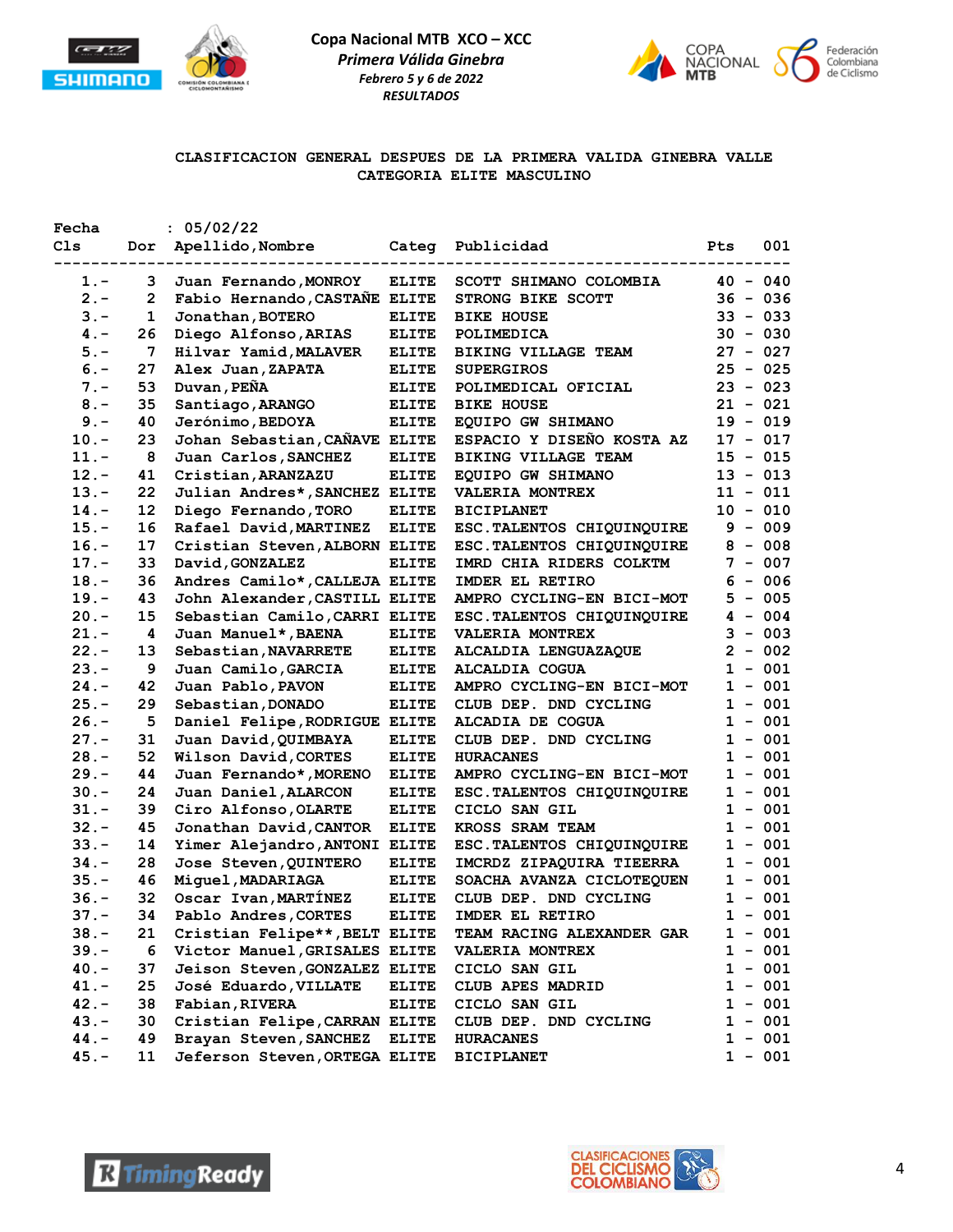



# **CLASIFICACION GENERAL DESPUES DE LA PRIMERA VALIDA GINEBRA VALLE CATEGORIA ELITE MASCULINO**

| Fecha<br>C1s                                        | Dor                        | : 05/02/22<br>Apellido, Nombre                                                                                           | Categ                                                        | Publicidad                                                                                                    | <b>Pts</b>                                                    | 001 |
|-----------------------------------------------------|----------------------------|--------------------------------------------------------------------------------------------------------------------------|--------------------------------------------------------------|---------------------------------------------------------------------------------------------------------------|---------------------------------------------------------------|-----|
| $46. -$<br>$47. -$<br>$48. -$<br>$49. -$<br>$50. -$ | 10<br>18<br>19<br>48<br>50 | Holman, VILLARRAGA<br>Diego Alejandro, GARZON ELITE<br>Edwin Javier, RIVERA<br>Luis Angel, MARIN<br>Diego Alejandro, GIL | <b>ELITE</b><br><b>ELITE</b><br><b>ELITE</b><br><b>ELITE</b> | ALCALDIA ZIPAQUIRA TIERRA<br>ALCALDIA COGUA<br><b>RUSSI BIKE TEAM</b><br><b>HURACANES</b><br><b>HURACANES</b> | $1 - 001$<br>$1 - 001$<br>$1 - 001$<br>$1 - 001$<br>$1 - 001$ |     |
| $51 -$                                              | 20                         | Pablo Esteban, OLAYA                                                                                                     | ELTTE.                                                       | ELITE CYCLING IBAGUE                                                                                          | $1 - 001$                                                     |     |



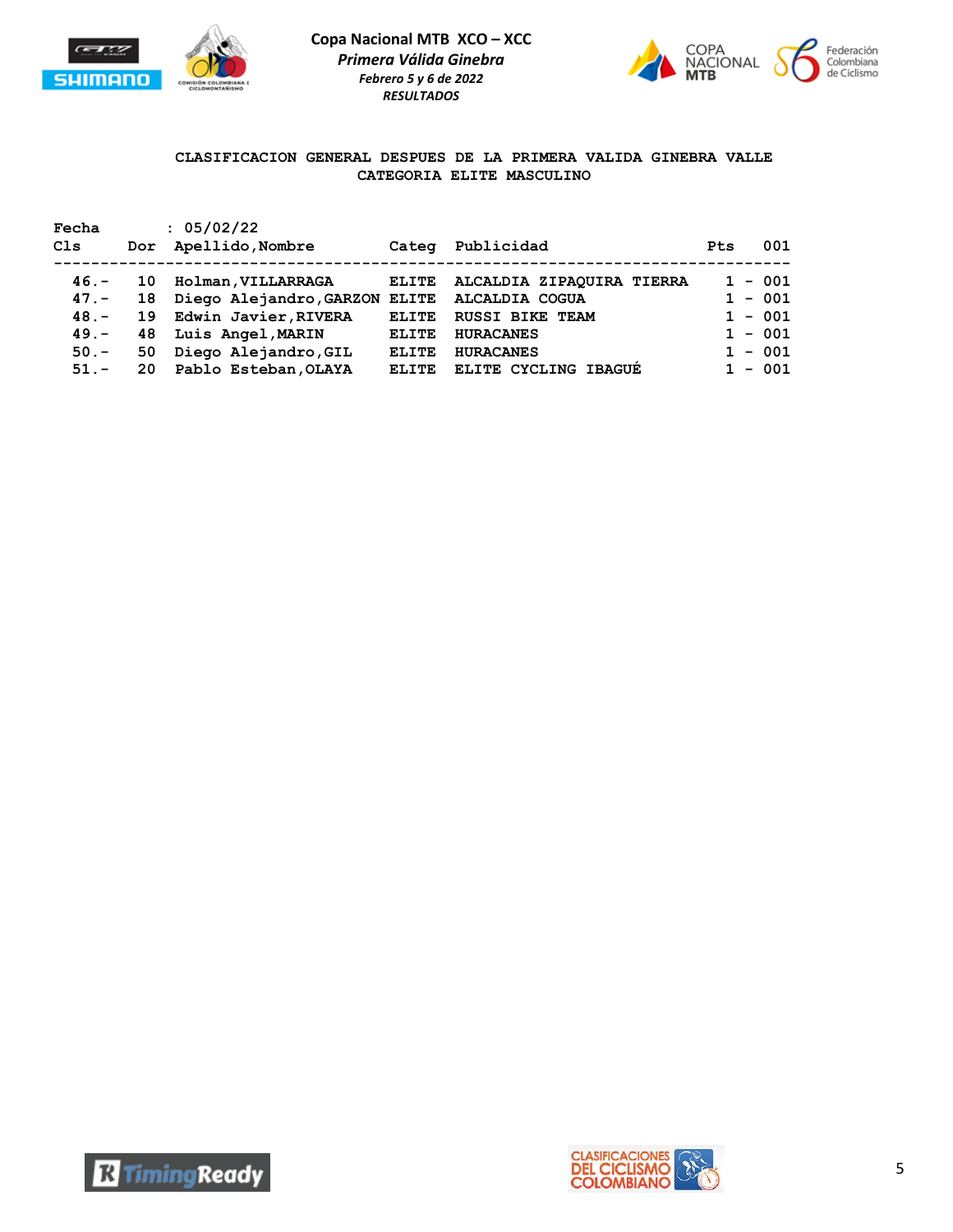



### **CLASIFICACION PRIMERA VALIDA GINEBRA – VALLE CATEGORIA MASTER UNICA**

| Fecha          | : 05/02/22                                    |               |                             |                                 |             |
|----------------|-----------------------------------------------|---------------|-----------------------------|---------------------------------|-------------|
| C1s            | Dor Apellido, Nombre                          |               | Categ Publicidad            | Tiempos                         | Diferencia  |
| 1              | 2010 Juan Carlos, TORRES                      | <b>MASTER</b> | IMCRDZ ZIPAQUIRA TIEERRA    | -------------------<br>00:18:15 |             |
| $\overline{2}$ | 3005 John Jairo, BOTERO                       | <b>MASTER</b> | <b>BIKE HOUSE</b>           | 00:18:28                        | $13$ seg.   |
| 3              | 2003 Luis Enrique, GARCIA                     | <b>MASTER</b> | ESPACIO Y DISEÑO KOSTA AZ   | 00:18:31                        | $16$ seg.   |
| 4              | 2018 Oscar Humberto, FLORE MASTER             |               | PACHO XC RUEDA LIBRE        | 00:18:51                        | 36 seg.     |
| 5              | 2004 Pablo Arturo, PENAGOS MASTER             |               | EQUIPO SPECIALIZED TUGO     | 00:19:14                        | 59 seg.     |
| 6              | 2006 Jhon Alexander, RENDO MASTER STEEL RIDER |               |                             | 00:19:28                        | $1:13$ min. |
| 7              |                                               | <b>MASTER</b> | INDEPENDIENTE               | 00:19:34                        |             |
|                | 3006 Fabian, SANCHEZ                          |               |                             |                                 | $1:19$ min. |
| 8              | 4007 Juan Diego, OCAMPO                       | <b>MASTER</b> | PEÑAS BLANCAS               | 00:19:53                        | $1:38$ min. |
| 9              | 3001 Juan Carlos, CORTES                      | <b>MASTER</b> | I.M.R.D.Z. ZIPAQUIRÁ        | 00:19:58                        | $1:43$ min. |
| 10             | 2005 Felipe, OSPINA                           | <b>MASTER</b> | INDEPENDIENTE               | 00:20:02                        | $1:47$ min. |
| 11             | 5005 Marco Antonio, GOMEZ                     | <b>MASTER</b> | I.M.R.D SESQUILE-RIDERS     | 00:20:06                        | $1:51$ min. |
| 12             | 2015 Carlos Andres, BORJA                     | <b>MASTER</b> | <b>VALLE</b>                | 00:20:09                        | $1:54$ min. |
| 13             | 2012 Luis, MAHECHA                            | <b>MASTER</b> | SOACHA AVANZA CICLOSOACHA   | 00:20:22                        | $2:07$ min. |
| 14             | 2016 Luis Alberto, TOKIKA MASTER              |               | <b>VALLE</b>                | 00:20:35                        | $2:20$ min. |
| 15             | 2002 Victor Alfonso, RODRI MASTER             |               | ALCADIA DE COGUA            | 00:20:38                        | $2:23$ min. |
| 16             | 2014 Miquel Angel, MONTOYA MASTER             |               | LEVEL UP                    | 00:20:46                        | $2:31$ min. |
| 17             | 2013 Andres Felipe, ARANGO MASTER             |               | LEVEL UP                    | 00:20:57                        | $2:42$ min. |
| 18             | 2008 Darwin, VALENCIA                         | <b>MASTER</b> | TEAM DARWIN VALENCIA        | 00:21:22                        | $3:07$ min. |
| 19             | 4006 Antonio Carlos, MADAR MASTER             |               | SOACHA AVANZA CICLOTEQUEN   | 00:21:26                        | $3:11$ min. |
| 20             | 3002 Jhon Fredy, DUQUE                        | <b>MASTER</b> | <b>MANZUR RACING TEAM</b>   | 00:21:46                        | $3:31$ min. |
| 21             | 2007 Jaidiver, SEPULVEDA                      | <b>MASTER</b> | <b>STEEL RIDER</b>          | 00:21:55                        | $3:40$ min. |
| 22             | 3003 Andres Javier, ORTEGA MASTER             |               | <b>BIKES PLUS</b>           | 00:22:06                        | $3:51$ min. |
| 23             | 2011 Jesus Daniel, GIRALDO MASTER             |               | MOLIENDA CAFÉ               | 00:22:27                        | $4:12$ min. |
| 24             | 3013 John Alexander, DIAZ                     | <b>MASTER</b> | <b>POLIBIKES</b>            | -1 VTA                          |             |
| 25             | 4003 Frederick Armando, GU MASTER             |               | I.M.R.D CHIA RIDERS         | $-2$ VTA                        |             |
| 26             | 4004 Omar Yesid, VARGAS                       | <b>MASTER</b> | I.M.R.D CHIA RIDERS         | $-2$ VTA                        |             |
| 27             | 6005 William Ferley, ARIZA MASTER             |               | I.M.R.D CHIA RIDERS         | $-3$ VTA                        |             |
| 28             | 5003 Oscar Adolfo, VARELA MASTER              |               | <b>ELITE CYCLING IBAGUÉ</b> | $-3$ VTA                        |             |
| 29             |                                               | <b>MASTER</b> | TEAM DARWIN VALENCIA        | $-3$ VTA                        |             |
|                | 4002 Victor, VASQUEZ                          |               |                             |                                 |             |
| 30             | 6117 Claudio Gerardo, TALA MASTER             |               | NO CLUB                     | $-3$ VTA                        |             |



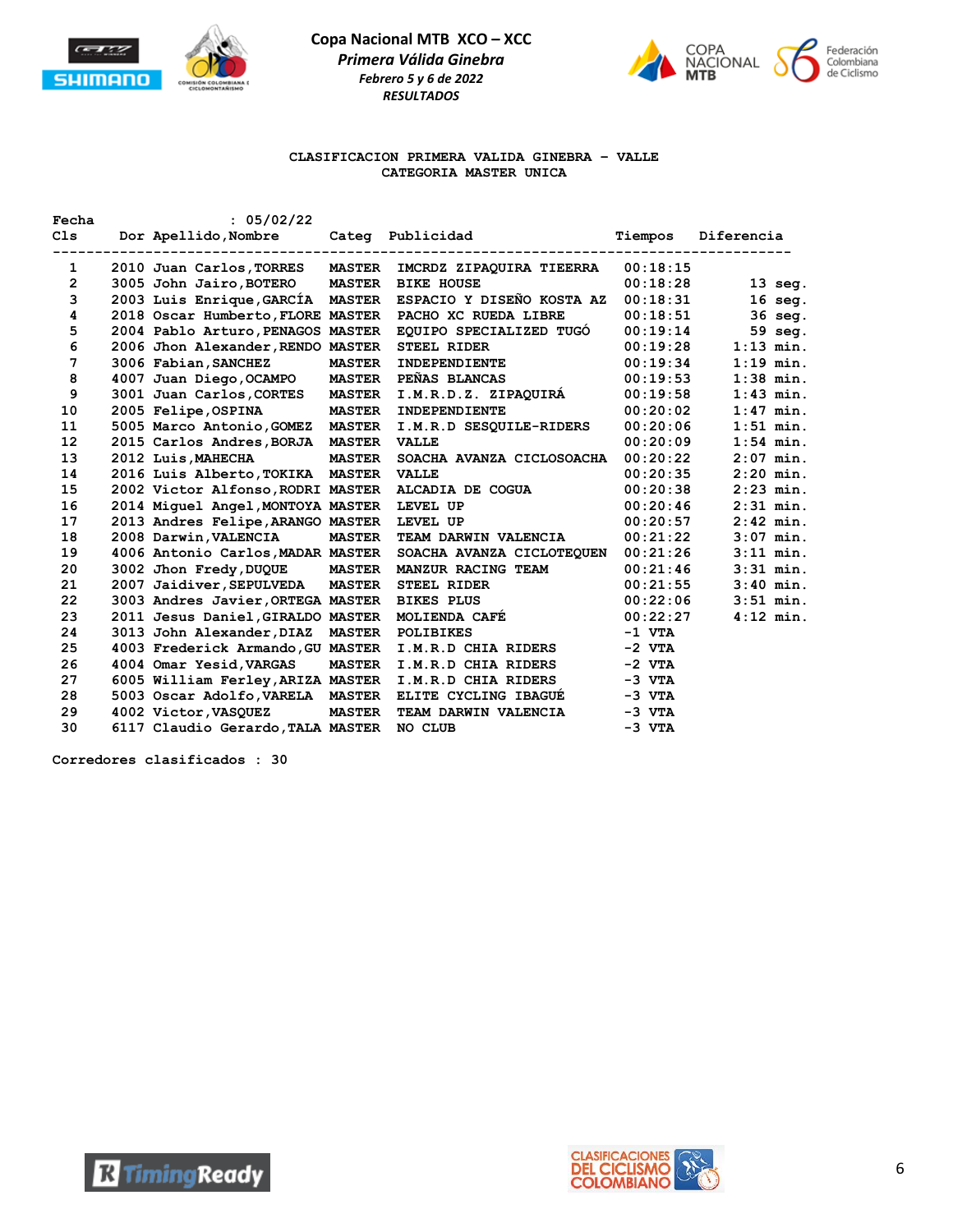



# **CLASIFICACION GENERAL DESPUES DE LA PRIMERA VALIDA GINEBRA VALLE CATEGORIA MASTER UNICA**

| Fecha           |              | : 05/02/22                     |               |                           |            |
|-----------------|--------------|--------------------------------|---------------|---------------------------|------------|
| C <sub>1s</sub> | Dor          | Apellido, Nombre               |               | Categ Publicidad          | 001<br>Pts |
|                 | $1.-2010$    | Juan Carlos, TORRES            | <b>MASTER</b> | IMCRDZ ZIPAQUIRA TIEERRA  | $40 - 040$ |
|                 | $2. - 3005$  | John Jairo, BOTERO             | <b>MASTER</b> | <b>BIKE HOUSE</b>         | $36 - 036$ |
|                 | $3 - 2003$   | Luis Enrique, GARCIA           | <b>MASTER</b> | ESPACIO Y DISEÑO KOSTA AZ | $33 - 033$ |
|                 | $4. - 2018$  | Oscar Humberto, FLOREZ         | <b>MASTER</b> | PACHO XC RUEDA LIBRE      | $30 - 030$ |
|                 | $5. - 2004$  | Pablo Arturo, PENAGOS          | <b>MASTER</b> | EQUIPO SPECIALIZED TUGO   | $27 - 027$ |
|                 | $6. - 2006$  | Jhon Alexander, RENDON         | <b>MASTER</b> | <b>STEEL RIDER</b>        | $25 - 025$ |
|                 | $7. - 3006$  | Fabian, SANCHEZ                | <b>MASTER</b> | <b>INDEPENDIENTE</b>      | $23 - 023$ |
|                 | $8 - 4007$   | Juan Diego, OCAMPO             | <b>MASTER</b> | PEÑAS BLANCAS             | $21 - 021$ |
|                 | $9. - 3001$  | Juan Carlos, CORTES            | <b>MASTER</b> | I.M.R.D.Z. ZIPAQUIRA      | $19 - 019$ |
|                 | $10.-2005$   | Felipe, OSPINA                 | <b>MASTER</b> | INDEPENDIENTE             | $17 - 017$ |
|                 | $11.-5005$   | Marco Antonio, GOMEZ           | <b>MASTER</b> | I.M.R.D SESQUILE-RIDERS   | $15 - 015$ |
|                 | $12 - 2015$  | Carlos Andres, BORJA           | <b>MASTER</b> | <b>VALLE</b>              | $13 - 013$ |
|                 | $13 - 2012$  | Luis, MAHECHA                  | <b>MASTER</b> | SOACHA AVANZA CICLOSOACHA | $11 - 011$ |
|                 | $14. - 2016$ | Luis Alberto, TOKIKA           | <b>MASTER</b> | <b>VALLE</b>              | $10 - 010$ |
|                 | $15. - 2002$ | Victor Alfonso, RODRIGU        | <b>MASTER</b> | ALCADIA DE COGUA          | $9 - 009$  |
|                 | $16. - 2014$ | Miguel Angel, MONTOYA          | <b>MASTER</b> | LEVEL UP                  | $8 - 008$  |
|                 | $17. - 2013$ | Andres Felipe, ARANGO          | <b>MASTER</b> | LEVEL UP                  | $7 - 007$  |
|                 | $18 - 2008$  | Darwin, VALENCIA               | <b>MASTER</b> | TEAM DARWIN VALENCIA      | $6 - 006$  |
|                 | $19. - 4006$ | Antonio Carlos, MADARIA MASTER |               | SOACHA AVANZA CICLOTEQUEN | $5 - 005$  |
|                 | $20. - 3002$ | Jhon Fredy, DUQUE              | <b>MASTER</b> | MANZUR RACING TEAM        | $4 - 004$  |
|                 | $21. - 2007$ | Jaidiver, SEPULVEDA            | <b>MASTER</b> | <b>STEEL RIDER</b>        | $3 - 003$  |
|                 | $22 - 3003$  | Andres Javier, ORTEGA          | <b>MASTER</b> | <b>BIKES PLUS</b>         | $2 - 002$  |
|                 | $23 - 2011$  | Jesus Daniel, GIRALDO          | <b>MASTER</b> | <b>MOLIENDA CAFE</b>      | $1 - 001$  |
|                 | $24 - 3013$  | John Alexander, DIAZ           | <b>MASTER</b> | <b>POLIBIKES</b>          | $1 - 001$  |
|                 | $25. - 4003$ | Frederick Armando, GUTI MASTER |               | I.M.R.D CHIA RIDERS       | $1 - 001$  |
|                 | $26. - 4004$ | Omar Yesid, VARGAS             | <b>MASTER</b> | I.M.R.D CHIA RIDERS       | $1 - 001$  |
|                 | $27. - 6005$ | William Ferley, ARIZA          | <b>MASTER</b> | I.M.R.D CHIA RIDERS       | $1 - 001$  |
|                 | $28 - 5003$  | Oscar Adolfo, VARELA           | <b>MASTER</b> | ELITE CYCLING IBAGUE      | $1 - 001$  |
|                 | $29. - 4002$ | Victor, VASQUEZ                | <b>MASTER</b> | TEAM DARWIN VALENCIA      | $1 - 001$  |
|                 | $30 - 6117$  | Claudio Gerardo, TALAGA MASTER |               | NO CLUB                   | $1 - 001$  |



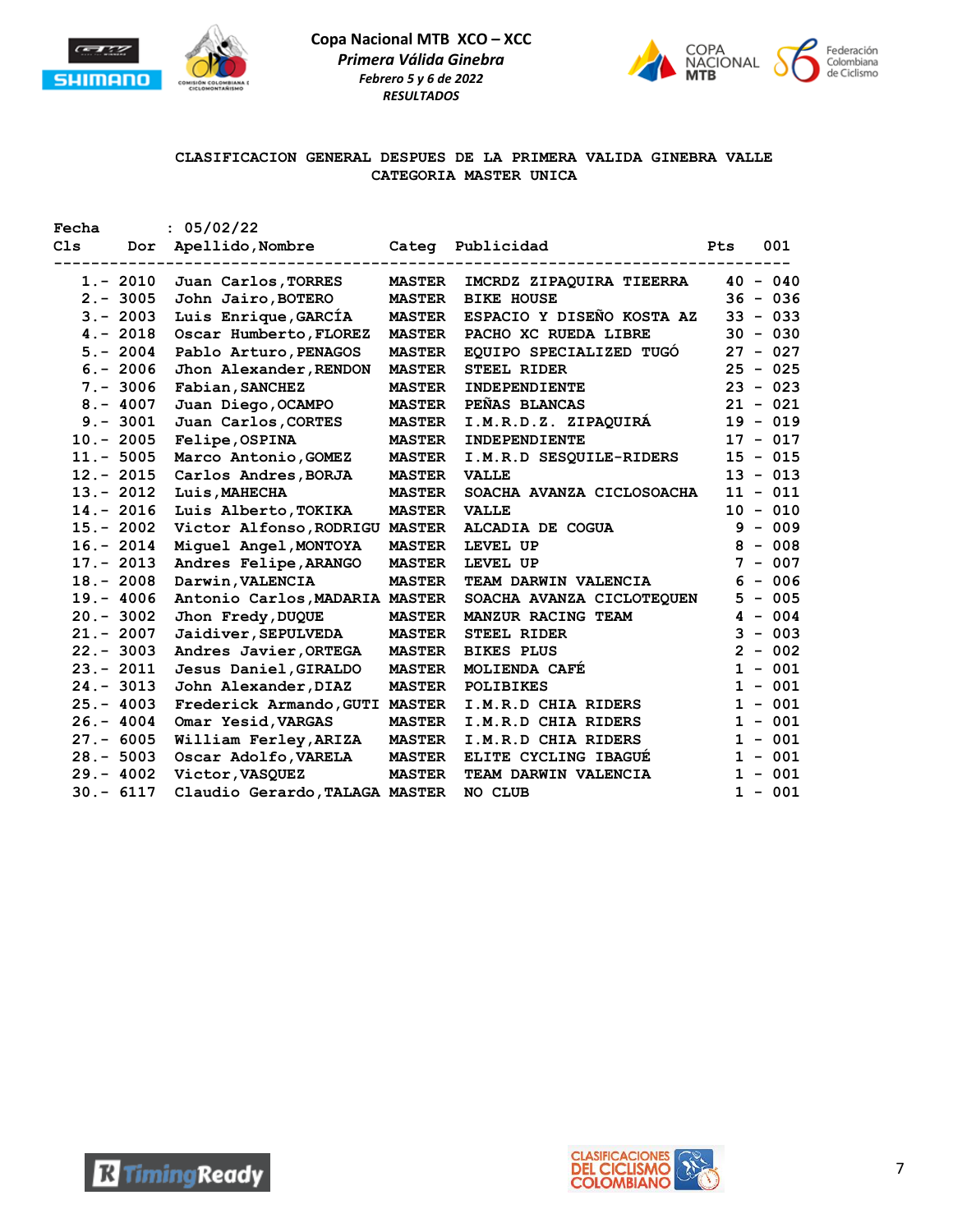



### **CLASIFICACION PRIMERA VALIDA GINEBRA – VALLE CATEGORIA PREJUVENIL B MASCULINO**

| Fecha | : 05/02/22                       |        |                                  |          |             |
|-------|----------------------------------|--------|----------------------------------|----------|-------------|
| Cls   | Dor Apellido, Nombre             | Categ  | Publicidad                       | Tiempos  | Diferencia  |
| 1     | 839 David Alejandro, VASQ PREJ B |        | C.CANA Y TRAPICHE-IMDER P        | 00:18:47 |             |
| 2     | 860 Johan Steven, GOMEZ          | PREJ B | <b>FREEVIA SPORT</b>             | 00:18:47 | mt.         |
| 3     | 832 Santiago Alejandro, M PREJ B |        | EQUIPO GW SHIMANO                | 00:18:54 | 7 seg.      |
| 4     | 834 Juan Sebastian, CANDI PREJ B |        | I.M.R.D SESQUILE-CICLO FO        | 00:19:02 | 15 seg.     |
| 5     | 809 Jaider Daniel, MURCIA PREJ B |        | <b>ALCALDIA COGUA</b>            | 00:19:09 | 22 seg.     |
| 6     | 861 Santiago, SANDOVAL           | PREJ B | <b>CLUB</b>                      | 00:19:09 | 22 seg.     |
| 7     | 806 Esteban Alexander, OR PREJ B |        | <b>BICIPLANET</b>                | 00:19:20 | 33 seg.     |
| 8     | 829 Carlos Daniel, SALAZA PREJ B |        | IMCRDZ ZIPAQUIRA TIEERRA         | 00:19:26 | 39 seg.     |
| 9     | 833 Juan Jose, DIAZ              | PREJ B | I.M.R.D SESQUILE-RIDERS          | 00:19:55 | $1:08$ min. |
| 10    | 850 Daniel, AGUIAR               | PREJ B | EQUIPO THE CICLERY               | 00:19:58 | $1:11$ min. |
| 11    | 848 Santiago, GAITAN             | PREJ B | SOACHA AVANZA CICLOSOACHA        | 00:20:12 | $1:25$ min. |
| 12    | 830 Urian, ROJAS                 | PREJ B | CLUB DEP. DND CYCLING            | 00:20:15 | $1:28$ min. |
| 13    | 836 Julián, MENDOZA              | PREJ B | CLUB MONTANBIKE CATS             | 00:20:25 | $1:38$ min. |
| 14    | 803 Jean Pool, CARDONA           | PREJ B | CLUB SIN FRONTERAS SEVILL        | 00:20:25 | $1:38$ min. |
| 15    | 842 Jonathan, RODRIGUEZ          | PREJ B | <b>ALCALDIA COGUA</b>            | 00:20:35 | $1:48$ min. |
| 16    | 817 Jonathan Javier, JIME PREJ B |        | <b>ALCALDIA COGUA</b>            | 00:20:37 | $1:50$ min. |
| 17    | 820 Duham Santiago, VELAS PREJ B |        | EQUIPO SPECIALIZED TUGO          | 00:20:40 | $1:53$ min. |
| 18    | 807 Jairo Alejandro, HERN PREJ B |        | BIKING VILLAGE TEAM              | 00:20:40 | $1:53$ min. |
| 19    | 825 Felipe, BRAVO                | PREJ B | CLUB MINERO AMAGA                | 00:20:40 | $1:53$ min. |
| 20    | 855 Johan Manuel, GIL            | PREJ B | <b>VALLE</b>                     | 00:20:47 | $2:00$ min. |
| 21    | 824 Angel David, MONTILLA PREJ B |        | TEAM DARWIN VALENCIA             | 00:20:54 | $2:07$ min. |
| 22    | 811 Andres Felipe, CHITAN PREJ B |        | <b>BICIPLANET</b>                | 00:20:59 | $2:12$ min. |
| 23    | 846 Camilo Esteban, HERNA PREJ B |        | SOACHA AVANZA CICLOTEQUEN        | 00:21:09 | $2:22$ min. |
| 24    | 821 Felipe, FIAGA                | PREJ B | <b>SANTURBIKE</b>                | 00:21:15 | $2:28$ min. |
| 25    | 808 Juan David, AGUILAR          | PREJ B | <b>ALCALDIA COGUA</b>            | 00:21:21 | $2:34$ min. |
| 26    | 805 Juan Jose, BENAVIDES         | PREJ B | <b>BICIPLANET</b>                | 00:21:21 | $2:34$ min. |
| 27    | 857 Jorge Alejandro, MART PREJ B |        | <b>HURACANES</b>                 | 00:21:22 | $2:35$ min. |
| 28    | 847 Luis Carlos, MORENO          | PREJ B | SOACHA AVANZA CICLOSOACHA        | 00:21:34 | $2:47$ min. |
| 29    | 851 Jhon Henry, OSORIO           | PREJ B | <b>JERONIMUS NACIDOS PARA GA</b> | 00:21:34 | $2:47$ min. |
| 30    | 828 Jaider Alexis, BENAVI PREJ B |        | IMCRDZ ZIPAQUIRA TIEERRA         | 00:21:37 | $2:50$ min. |
| 31    | 849 Juan David, GOMEZ            | PREJ B | <b>ALCALDIA COGUA</b>            | 00:21:37 | $2:50$ min. |
| 32    | 831 Santiago, MICOLTA            | PREJ B | CLUB MONTANBIKE CATS             | 00:21:47 | $3:00$ min. |
| 33    | 802 Javier, ALARCON              | PREJ B | CLUB SIN FRONTERAS SEVILL        | 00:21:53 | $3:06$ min. |
| 34    | 835 Sebastian, ARENAS            | PREJ B | CLUB MONTANBIKE CATS             | 00:22:00 | $3:13$ min. |
| 35    | 818 Gerson, GAVIRIA              | PREJ B | ELITE CYCLING IBAGUE             | 00:22:14 | $3:27$ min. |
| 36    | 822 Juan David, CRUZ             | PREJ B | TEAM DARWIN VALENCIA             | 00:22:18 | $3:31$ min. |
| 37    | 801 Cristhian Santiago, B PREJ B |        | IMRD TOCANCIPA                   | 00:22:24 | $3:37$ min. |
| 38    | 812 Sebastian Mauricio, P PREJ B |        | <b>BICIPLANET</b>                | 00:22:31 | $3:44$ min. |
| 39    | 804 Simon, RESTREPO              | PREJ B | CLUB SIN FRONTERAS SEVILL        | 00:22:36 | $3:49$ min. |
| 40    | 840 Juan David, YANDUN           | PREJ B | C.CAÑA Y TRAPICHE-IMDER P        | 00:22:36 | $3:49$ min. |
| 41    | 841 Gabriel Andres, CORRA PREJ B |        | C.CANA Y TRAPICHE IMDER P        | 00:22:47 | $4:00$ min. |
| 42    | 826 Santiago, MEJIA              | PREJ B | CLUB MINERO AMAGA                | 00:23:33 | $4:46$ min. |
| 43    | 816 Sebastian David, RINC PREJ B |        | ESC. TALENTOS CHIQUINQUIRE       | $-1$ VTA |             |
| 44    | 813 Jorge Nicolas, MARTIN PREJ B |        | <b>TREPADORES</b>                | -1 VTA   |             |
| 45    | 856 Miquel Santiago, DOMI PREJ B |        | <b>HURACANES</b>                 | $-2$ VTA |             |



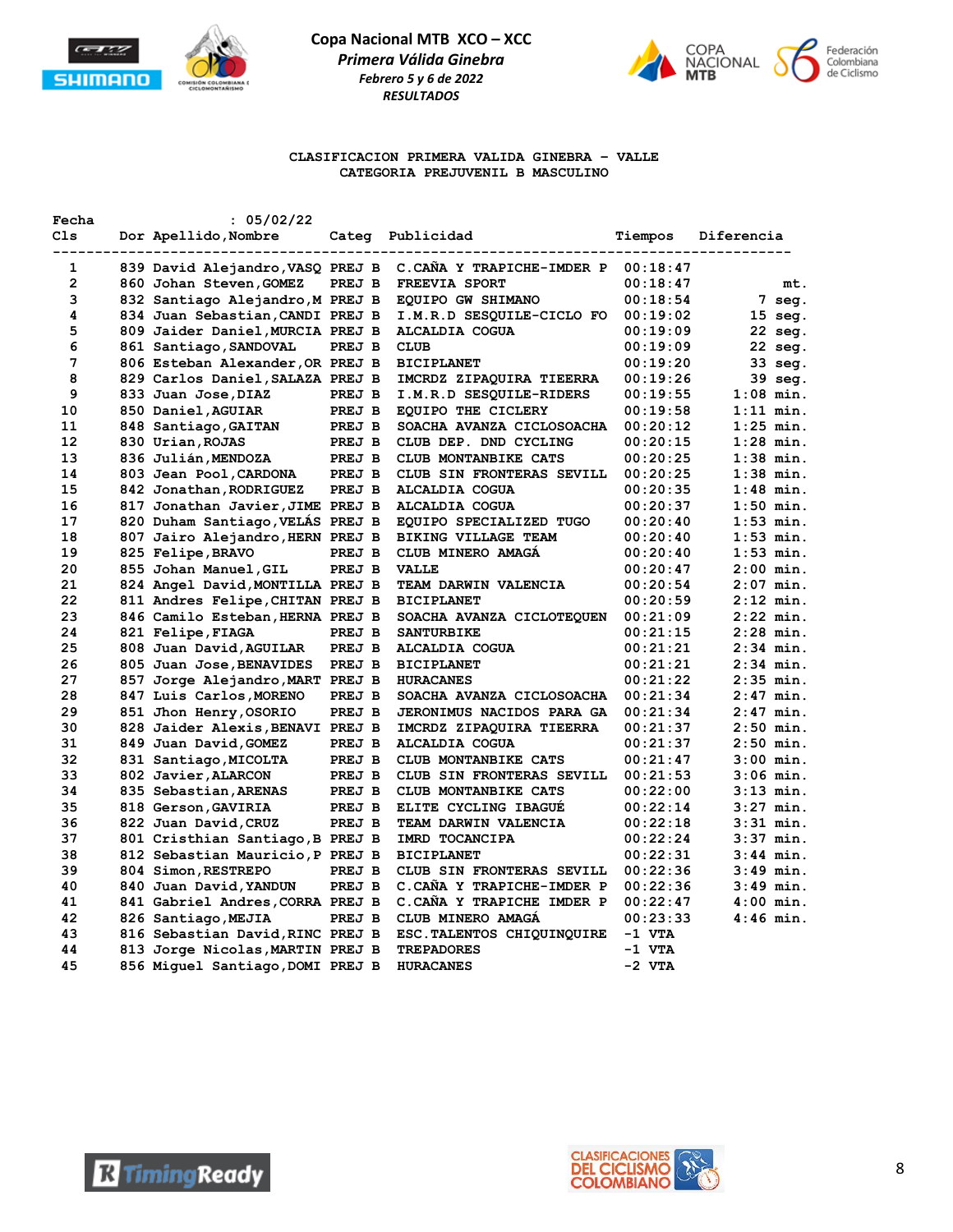



#### **CLASIFICACION PRIMERA VALIDA GINEBRA – VALLE CATEGORIA PREJUVENIL B MASCULINO**

| Fecha<br>Cls | : 05/02/22<br>Dor Apellido, Nombre Cateq Publicidad |        |                                                       | Tiempos  | Diferencia |
|--------------|-----------------------------------------------------|--------|-------------------------------------------------------|----------|------------|
| 46           | 838 Samuel, MONTOYA PREJ B                          |        | CLUB MONTANBIKE CATS                                  | -3 VTA   |            |
| 47           | 837 Mateo, SANCHEZ                                  | PREJ B | CLUB MONTANBIKE CATS                                  | $-3$ VTA |            |
| 48           |                                                     |        | 810 Daniel Andres, GUERRE PREJ B ALCALDIA COGUA       | $-3$ VTA |            |
| 49           | 814 Nicolas Alejandro, CH PREJ B BICIPLANET         |        |                                                       | $-3$ VTA |            |
| 50           | 815 Ivan Daniel, QUITIAN PREJ B                     |        | TREPADORES                                            | $-3$ VTA |            |
| 51           | 823 Luis Esteban, RIVERA PREJ B                     |        | <b>TEAM DARWIN VALENCIA</b>                           | $-3$ VTA |            |
| 52           |                                                     |        | 819 Andres Camilo, GARCIA PREJ B ELITE CYCLING IBAGUE | $-3$ VTA |            |
| 53           | 827 Samuel, FRANCO                                  | PREJ B | ESCUELA A. RUEDA CICLOM.                              | $-3$ VTA |            |
| 54           | 715 BELTRA,Jefferson                                | PREJ B | ELITE CYCLING IBAGUE                                  | $-3$ VTA |            |
| 55           | 853 Linconl, GOMEZ                                  | PREJ B | JERONIMUS NACIDOS PARA GA                             | $-3$ VTA |            |
| 56           | 854 Nicolas, CAMPOS PREJ B                          |        | <b>JERONIMUS NACIDOS PARA GA</b>                      | $-3$ VTA |            |
| 57           | 843 Duban Felipe, OTALORA PREJ B                    |        | ALCALDIA COGUA                                        | $-4$ VTA |            |



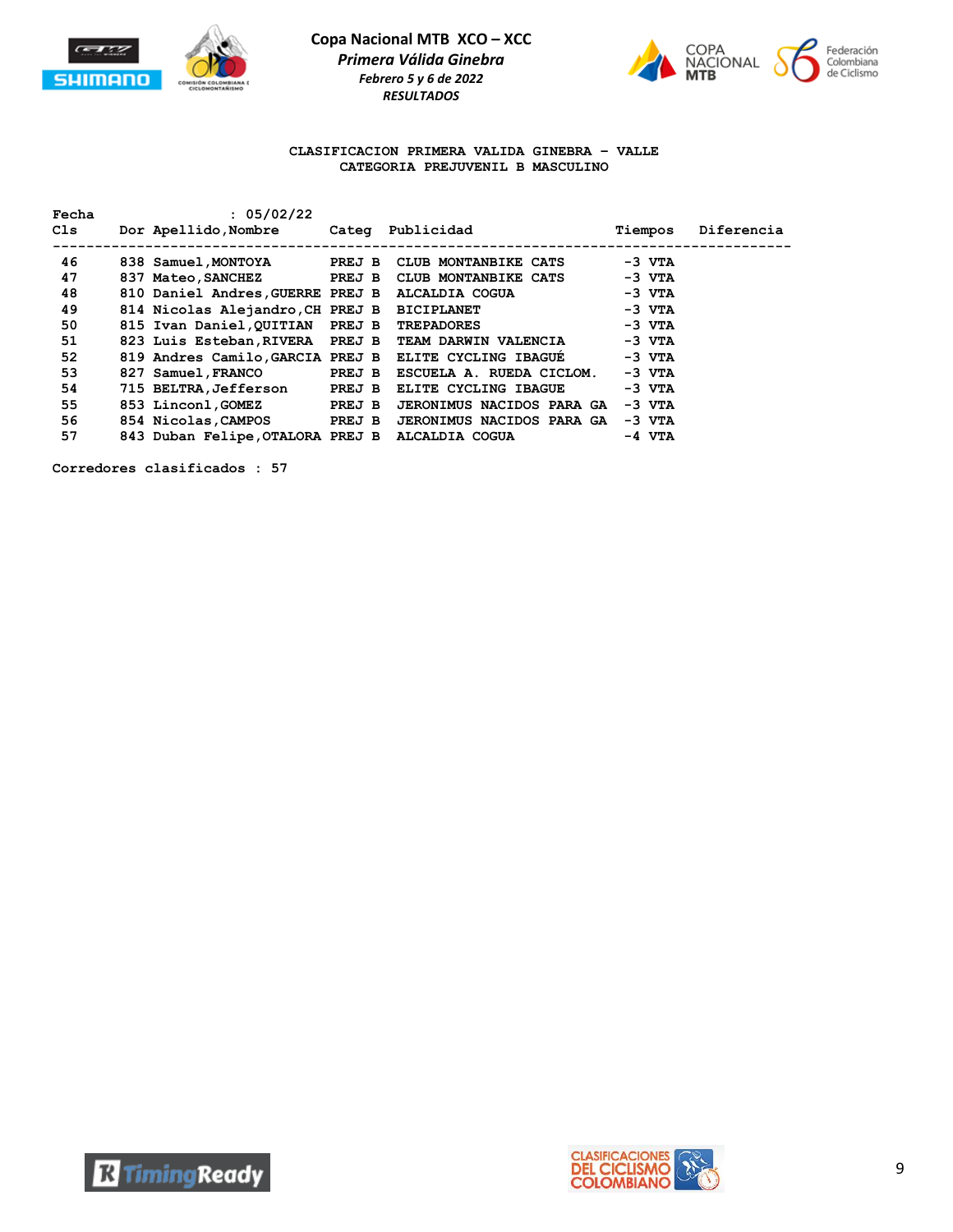



## **CLASIFICACION GENERAL DESPUES DE LA PRIMERA VALIDA GINEBRA VALLE CATEGORIA PREJUVENIL B MASCULINO**

| Fecha   |     | : 05/02/22                          |                          |                                  |                   |
|---------|-----|-------------------------------------|--------------------------|----------------------------------|-------------------|
| Cls     |     | Dor Apellido, Nombre<br>----------- | Categ<br>--------------- | Publicidad                       | 001<br><b>Pts</b> |
| $1. -$  | 839 | David Alejandro, VASQUE PREJ B      |                          | C.CAÑA Y TRAPICHE-IMDER P        | $40 - 040$        |
| $2 -$   | 860 | Johan Steven, GOMEZ                 | PREJ B                   | FREEVIA SPORT                    | $36 - 036$        |
| $3 -$   | 832 | Santiago Alejandro, MOL PREJ B      |                          | EQUIPO GW SHIMANO                | $33 - 033$        |
| $4 -$   | 834 | Juan Sebastian, CANDIL              | PREJ B                   | I.M.R.D SESQUILE-CICLO FO        | $30 - 030$        |
| 5.-     | 809 | Jaider Daniel, MURCIA               | PREJ B                   | ALCALDIA COGUA                   | $27 - 027$        |
| $6. -$  | 861 | Santiago, SANDOVAL                  | PREJ B                   | <b>CLUB</b>                      | $25 - 025$        |
| $7 -$   | 806 | Esteban Alexander, ORTE PREJ B      |                          | <b>BICIPLANET</b>                | $23 - 023$        |
| $8 -$   | 829 | Carlos Daniel, SALAZAR              | PREJ B                   | IMCRDZ ZIPAQUIRA TIEERRA         | $21 - 021$        |
| $9 -$   | 833 | Juan Jose, DIAZ                     | PREJ B                   | I.M.R.D SESQUILE-RIDERS          | $19 - 019$        |
| $10. -$ | 850 | Daniel, AGUIAR                      | PREJ B                   | EQUIPO THE CICLERY               | $17 - 017$        |
| $11. -$ | 848 | Santiago, GAITAN                    | PREJ B                   | SOACHA AVANZA CICLOSOACHA        | 15 - 015          |
| $12 -$  | 830 | Urian, ROJAS                        | PREJ B                   | CLUB DEP. DND CYCLING            | 13 - 013          |
| $13. -$ | 836 | Julián, MENDOZA                     | PREJ B                   | CLUB MONTANBIKE CATS             | $11 - 011$        |
| $14. -$ | 803 | Jean Pool, CARDONA                  | PREJ B                   | CLUB SIN FRONTERAS SEVILL        | $10 - 010$        |
| $15. -$ | 842 | Jonathan, RODRIGUEZ                 | PREJ B                   | <b>ALCALDIA COGUA</b>            | $9 - 009$         |
| $16. -$ | 817 | Jonathan Javier, JIMENE PREJ B      |                          | <b>ALCALDIA COGUA</b>            | $8 - 008$         |
| $17. -$ | 820 | Duham Santiago, VELÁSQU PREJ B      |                          | EQUIPO SPECIALIZED TUGO          | $7 - 007$         |
| $18. -$ | 807 | Jairo Alejandro, HERNAN PREJ B      |                          | BIKING VILLAGE TEAM              | $6 - 006$         |
| $19. -$ | 825 | Felipe, BRAVO                       | PREJ B                   | CLUB MINERO AMAGA                | $5 - 005$         |
| $20. -$ | 855 | Johan Manuel, GIL                   | PREJ B                   | <b>VALLE</b>                     | $4 - 004$         |
| $21. -$ | 824 | Angel David, MONTILLA               | PREJ B                   | TEAM DARWIN VALENCIA             | $3 - 003$         |
| $22 -$  | 811 | Andres Felipe, CHITAN               | PREJ B                   | <b>BICIPLANET</b>                | $2 -$<br>002      |
| $23 -$  | 846 | Camilo Esteban, HERNAND PREJ B      |                          | SOACHA AVANZA CICLOTEQUEN        | $1 - 001$         |
| $24. -$ | 821 | <b>Felipe, FIAGA</b>                | PREJ B                   | <b>SANTURBIKE</b>                | $1 - 001$         |
| $25. -$ | 808 | Juan David, AGUILAR                 | PREJ B                   | ALCALDIA COGUA                   | $1 - 001$         |
| $26. -$ | 805 | Juan Jose, BENAVIDES                | PREJ B                   | <b>BICIPLANET</b>                | $1 - 001$         |
| $27. -$ | 857 | Jorge Alejandro, MARTIN PREJ B      |                          | <b>HURACANES</b>                 | $1 - 001$         |
| $28. -$ | 847 | Luis Carlos, MORENO                 | PREJ B                   | SOACHA AVANZA CICLOSOACHA        | $1 - 001$         |
| $29. -$ | 851 | Jhon Henry, OSORIO                  | PREJ B                   | <b>JERONIMUS NACIDOS PARA GA</b> | $1 - 001$         |
| $30 -$  | 828 | Jaider Alexis, BENAVIDE PREJ B      |                          | IMCRDZ ZIPAQUIRA TIEERRA         | $1 - 001$         |
| $31 -$  | 849 | Juan David, GOMEZ                   | PREJ B                   | <b>ALCALDIA COGUA</b>            | $1 - 001$         |
| $32 -$  | 831 | Santiago, MICOLTA                   | PREJ B                   | CLUB MONTANBIKE CATS             | $1 - 001$         |
| $33 -$  | 802 | Javier, ALARCON                     | PREJ B                   | CLUB SIN FRONTERAS SEVILL        | $1 - 001$         |
| $34. -$ | 835 | Sebastian, ARENAS                   | PREJ B                   | CLUB MONTANBIKE CATS             | $1 - 001$         |
| $35. -$ | 818 | Gerson, GAVIRIA                     | PREJ B                   | ELITE CYCLING IBAGUE             | $1 - 001$         |
| $36. -$ | 822 | Juan David, CRUZ                    | PREJ B                   | TEAM DARWIN VALENCIA             | $1 - 001$         |
| 37.-    | 801 | Cristhian Santiago, BAE PREJ B      |                          | IMRD TOCANCIPA                   | $1 - 001$         |
| $38. -$ | 812 | Sebastian Mauricio, PAS PREJ B      |                          | <b>BICIPLANET</b>                | $1 - 001$         |
| $39. -$ | 804 | Simon, RESTREPO                     | PREJ B                   | CLUB SIN FRONTERAS SEVILL        | $1 - 001$         |
| $40. -$ | 840 | Juan David, YANDUN                  | PREJ B                   | C.CAÑA Y TRAPICHE-IMDER P        | $1 - 001$         |
| $41. -$ | 841 | Gabriel Andres, CORRALE PREJ B      |                          | C.CAÑA Y TRAPICHE IMDER P        | $1 - 001$         |
| $42 -$  | 826 | Santiago, MEJIA                     | PREJ B                   | CLUB MINERO AMAGÁ                | $1 - 001$         |
| $43 -$  | 816 | Sebastian David, RINCÓN PREJ B      |                          | ESC. TALENTOS CHIQUINQUIRE       | $1 - 001$         |
| $44. -$ | 813 | Jorge Nicolas, MARTINEZ PREJ B      |                          | <b>TREPADORES</b>                | $1 - 001$         |
| $45. -$ | 856 | Miguel Santiago, DOMING PREJ B      |                          | <b>HURACANES</b>                 | $1 - 001$         |
|         |     |                                     |                          |                                  |                   |



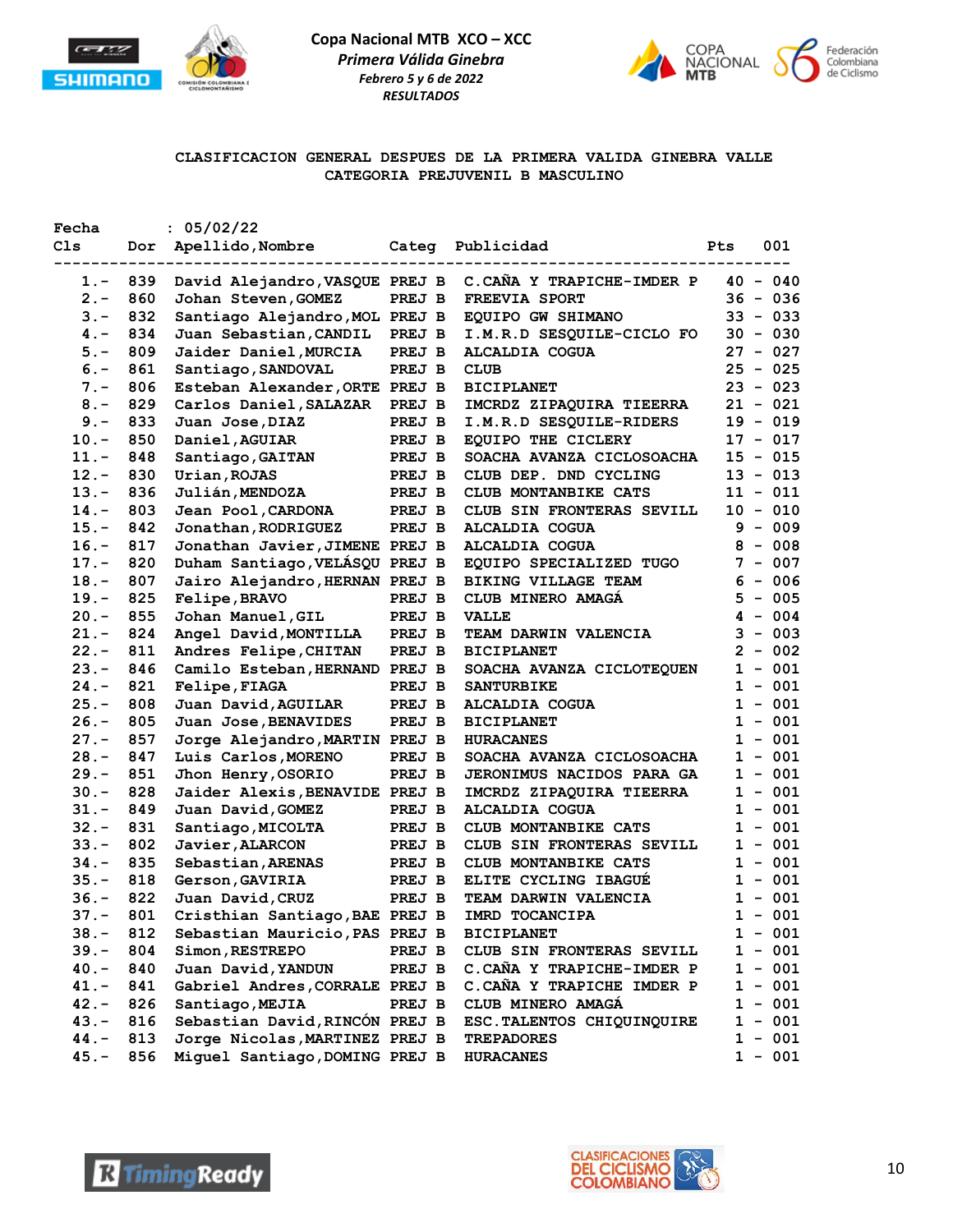



## **CLASIFICACION GENERAL DESPUES DE LA PRIMERA VALIDA GINEBRA VALLE CATEGORIA PREJUVENIL B MASCULINO**

| Fecha       |     | : 05/02/22                     |        |                                  |                   |
|-------------|-----|--------------------------------|--------|----------------------------------|-------------------|
| Cls         | Dor | Apellido,Nombre                | Categ  | Publicidad                       | 001<br><b>Pts</b> |
|             |     |                                |        |                                  |                   |
| $46. - 838$ |     | Samuel,MONTOYA                 | PREJ B | CLUB MONTANBIKE CATS             | $1 - 001$         |
| $47. -$     | 837 | <b>Mateo, SANCHEZ</b>          | PREJ B | CLUB MONTANBIKE CATS             | $1 - 001$         |
| $48. -$     | 810 | Daniel Andres, GUERRERO PREJ B |        | ALCALDIA COGUA                   | $1 - 001$         |
| $49. -$     | 814 | Nicolas Alejandro, CHAC PREJ B |        | <b>BICIPLANET</b>                | $1 - 001$         |
| $50 -$      | 815 | Ivan Daniel, QUITIAN           | PREJ B | <b>TREPADORES</b>                | $1 - 001$         |
| $51 -$      | 823 | Luis Esteban, RIVERA           | PREJ B | TEAM DARWIN VALENCIA             | $1 - 001$         |
| $52 -$      | 819 | Andres Camilo, GARCIA          | PREJ B | ELITE CYCLING IBAGUE             | $1 - 001$         |
| $53 -$      | 827 | Samuel, FRANCO                 | PREJ B | ESCUELA A. RUEDA CICLOM.         | $1 - 001$         |
| $54. -$     | 715 | <b>BELTRA, Jefferson</b>       | PREJ B | ELITE CYCLING IBAGUE             | $1 - 001$         |
| $55. -$     | 853 | Linconl, GOMEZ                 | PREJ B | <b>JERONIMUS NACIDOS PARA GA</b> | $-001$            |
| $56. -$     | 854 | Nicolas, CAMPOS                | PREJ B | JERONIMUS NACIDOS PARA GA        | $-001$            |
| $57 - 843$  |     | Duban Felipe, OTALORA          | PREJ B | ALCALDIA COGUA                   | $-001$            |



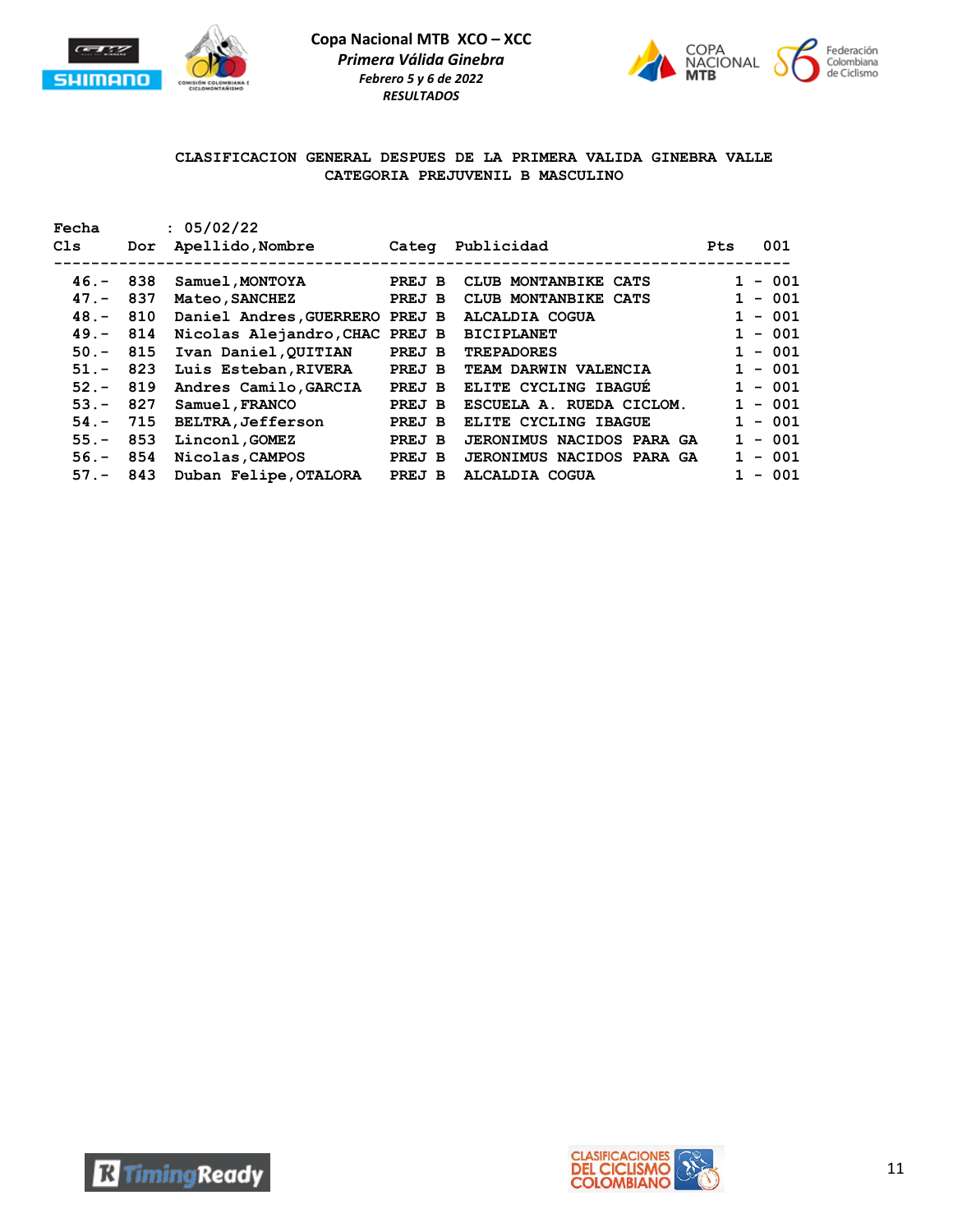



### **CLASIFICACION PRIMERA VALIDA GINEBRA – VALLE CATEGORIA JUNIOR**

| Fecha<br>Cls | : 05/02/22<br>Dor Apellido, Nombre<br>---------------- | Categ<br>---------- | Publicidad                       | Tiempos  | Diferencia        |
|--------------|--------------------------------------------------------|---------------------|----------------------------------|----------|-------------------|
| 1            | 351 Diego Steven, ANTONIO JUNIO                        |                     | SOACHA AVANZA                    | 00:21:59 |                   |
| 2            | 320 Hugo, RODRIGUEZ                                    | JUNIO               | EQUIPO SPECIALIZED TUGO          | 00:22:10 | $11 \text{ seq.}$ |
| з            | 336 Angel Eduardo, HERNAN JUNIO                        |                     | AMPRO CYCLING-EN BICI-MOT        | 00:22:10 | $11 \text{ seq.}$ |
| 4            | 303 Juan David, AHUMADA                                | JUNIO               | ALCALDIA COGUA                   | 00:22:10 | $11 \text{ seq.}$ |
| 5            | 321 Johan David, MORENO                                | JUNIO               | <b>TWISTER BIKE</b>              | 00:22:13 | $14 \text{ seg.}$ |
| 6            | 319 Antonio, GOMEZ                                     | JUNIO               | EQUIPO SPECIALIZED TUGO          | 00:22:14 | $15 \text{ seg.}$ |
| 7            | 311 Mateo, GARNICA                                     | JUNIO               | ALCALDIA COGUA                   | 00:22:16 | $17 \text{ seg.}$ |
| 8            | 326 Brandon Fernando, GUE JUNIO                        |                     | TEAM DARWIN VALENCIA             | 00:22:27 | 28 seg.           |
| 9            | 316 Victor Manuel, VALENC JUNIO                        |                     | ESPACIO Y DISEÑO KOSTA AZ        | 00:22:35 | 36 seg.           |
| 10           | 329 Daniel Felipe, BERNAL JUNIO                        |                     | IMRD CHIA RIDERS                 | 00:22:46 | 47 seg.           |
| 11           | 327 Jhonier Steven, LANDE JUNIO                        |                     | <b>JG SPORT TRAINING</b>         | 00:22:51 | 52 seg.           |
| 12           | 334 Johan Sebastian, CAST JUNIO                        |                     | AMPRO CYCLING-EN BICI-MOT        | 00:23:19 | $1:20$ min.       |
| 13           | 325 Alex Andres, PABON                                 | <b>JUNIO</b>        | <b>TEAM DARWIN VALENCIA</b>      | 00:23:26 | $1:27$ min.       |
| 14           | 323 Levin Dayan, ESPINOSA JUNIO                        |                     | <b>SANTURBIKE</b>                | 00:23:38 | 1:39 min.         |
| 15           | 342 William Alexis, AVILA JUNIO                        |                     | CORAZON CICLISTICO               | 00:23:44 | $1:45$ min.       |
| 16           | 318 Pablo Fajardo, FAJARD JUNIO                        |                     | <b>FISIOPILATES</b>              | 00:23:48 | 1:49 min.         |
| 17           | 304 Javier Fernando, TORR JUNIO                        |                     | BIKING VILLAGE TEAM              | 00:23:50 | $1:51$ min.       |
| 18           | 337 Cristian David, SALAZ JUNIO                        |                     | CICLO VELOZ                      | 00:23:50 | $1:51$ min.       |
| 19           | 330 Juan Camilo, ECHEVERR JUNIO                        |                     | EQUIPO GW SHIMANO                | 00:23:55 | $1:56$ min.       |
| 20           | 335 Kevin Ferleyn, RINCON JUNIO                        |                     | AMPRO CYCLING-EN BICI-MOT        | 00:24:07 | 2:08 min.         |
| 21           | 349 Cesar Orlando, DONNEY JUNIO                        |                     | LIGA DE CICLISMO DEL CAUC        | 00:24:16 | $2:17$ min.       |
| 22           | 322 Cristian Enrique, HER JUNIO                        |                     | <b>TWISTER BIKE</b>              | 00:24:23 | 2:24 min.         |
| 23           | 317 Harold, CASTRILLON                                 | JUNIO               | MANZUR CYCLING                   | 00:24:36 | $2:37$ min.       |
| 24           | 340 Santiago, VALENCIA                                 | JUNIO               | CORAZON CICLISTICO               | 00:24:41 | $2:42$ min.       |
| 25           | 301 Carlos Esteban, TELLE JUNIO                        |                     | IMRD TOCANCIPA                   | 00:24:45 | $2:46$ min.       |
| 26           | 328 Brayan, MELO                                       | JUNIO               | IMCRDZ ZIPAQUIRA TIEERRA         | 00:24:50 | $2:51$ min.       |
| 27           | 331 Cesar, VASQUEZ                                     | JUNIO               | <b>GW SHIMANO</b>                | 00:24:50 | $2:51$ min.       |
| 28           | 341 Andre Felipe, MENDEZ                               | JUNIO               | CORAZON CICLISTICO               | 00:24:53 | $2:54$ min.       |
| 29           | 302 Juan Pablo, CASTAÑO                                | <b>JUNIO</b>        | <b>VALERIA MONTREX</b>           | 00:25:17 | $3:18$ min.       |
| 30           | 333 Ronald Steven, BERNAL JUNIO                        |                     | AMPRO CYCLING-EN BICI-MOT        | 00:25:30 | 3:31 min.         |
| 31           | 313 Helsin, DIAZ                                       | <b>JUNIO</b>        | ALCALDIA COGUA                   | -1 VTA   |                   |
| 32           | 343 Jhoni Alejandro, DUQU JUNIO                        |                     | CORAZON CICLISTICO               | -2 VTA   |                   |
| 33           | 348 Juan David, GOMEZ                                  | <b>JUNIO</b>        | <b>HURACANES</b>                 | -3 VTA   |                   |
| 34           | 332 Cristian, TAMAYO                                   | <b>JUNIO</b>        | CLUB MONTANBIKE CATS             | $-3$ VTA |                   |
| 35           | 315 Juan Esteban, GONZALE JUNIO                        |                     | TEAM RACING ALEXANDER GAR -3 VTA |          |                   |
| 36           | 324 Emanuel Alejandro, PE JUNIO                        |                     | CLUB APES MADRID                 | $-3$ VTA |                   |
| 37           | 305 Jose Stiven, MALAVER                               | JUNIO               | ALCALDIA COGUA                   | $-3$ VTA |                   |
| 38           | 338 Rafael Andres, PATIÑO JUNIO                        |                     | SOACHA AVANZA CICLOSOACHA -3 VTA |          |                   |
| 39           | 308 Jhoefe Alexander, CUA JUNIO                        |                     | <b>BICIPLANET</b>                | $-3$ VTA |                   |
| 40           | 345 Carlos Andres, DIAZ                                | JUNIO               | IMRD TOCANCIPA                   | $-3$ VTA |                   |
| 41           | 413 TOKIKA, Yousten                                    | JUNIO               | <b>VALLE</b>                     | -3 VTA   |                   |
| 42           | 346 Juan Jose, MOLINA                                  | JUNIO               | INQUEBRANTABLES QUINDIO          | -3 VTA   |                   |
| 43           | 306 Daniel Santiago, ROZO JUNIO                        |                     | ALCALDIA COGUA                   | -4 VTA   |                   |
| 44           | 314 Carlos, RAMIREZ                                    | JUNIO               | ELITE CYCLING IBAGUE             | -4 VTA   |                   |
| 45           | 339 Brandon, GUZMAN                                    | <b>JUNIO</b>        | SOACHA AVANZA CICLOTEQUEN        | -4 VTA   |                   |
| 46           | 307 Ivan Dario, FAJARDO                                | JUNIO               | <b>BICIPLANET</b>                | -5 VTA   |                   |
| 47           | 309 Omar Alejandro, HUERT JUNIO                        |                     | <b>TREPADORES</b>                | -5 VTA   |                   |
| 48           | 347 Jhon Stiven, GAVIRIA                               | JUNIO               | <b>HURACANES</b>                 | -5 VTA   |                   |
| 49           | 344 Cristian David, GUAMA JUNIO                        |                     | <b>JERONIMUS NACIDOS PARA GA</b> | -5 VTA   |                   |
|              |                                                        |                     |                                  |          |                   |



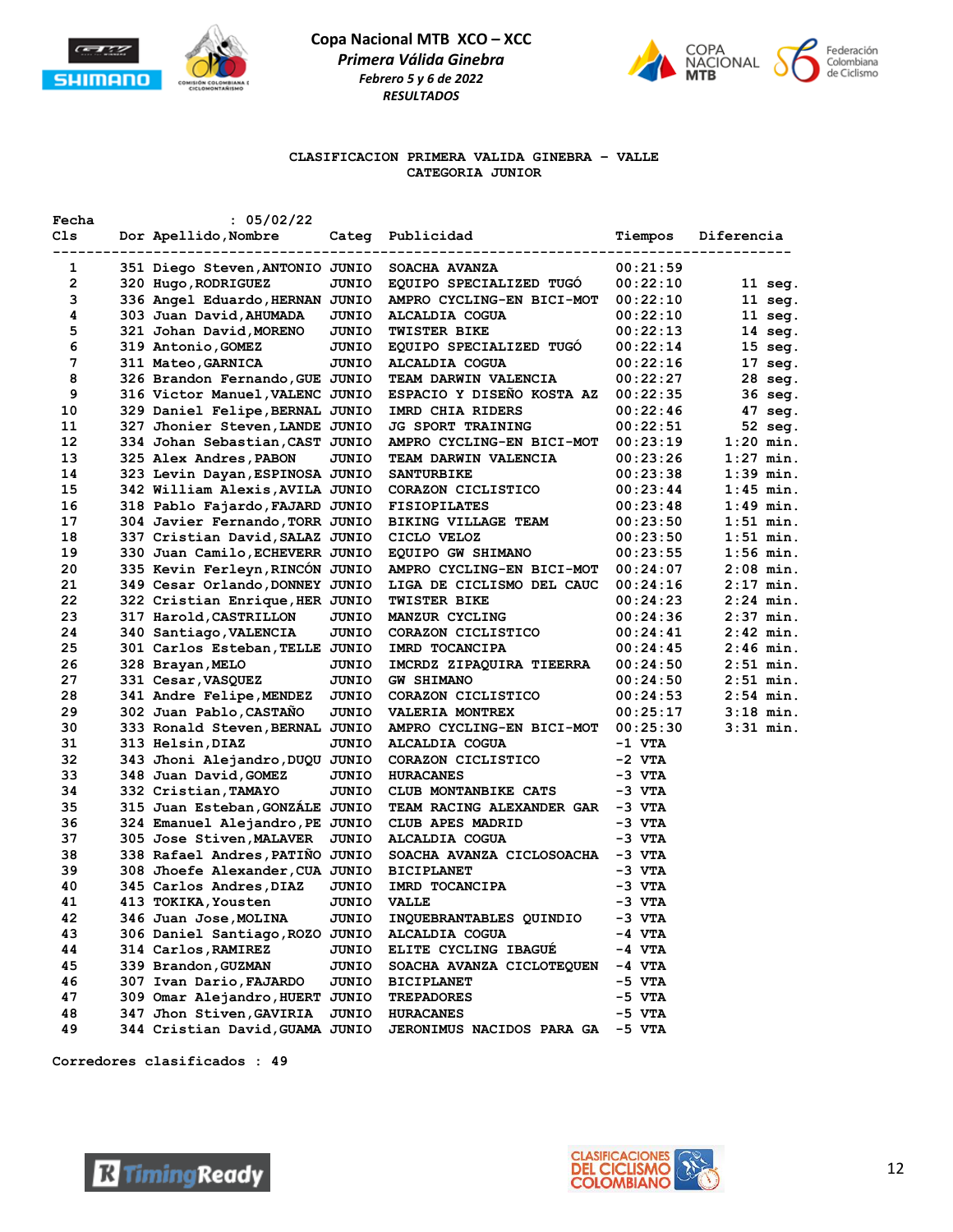



### **CLASIFICACION GENERAL DESPUES DE LA PRIMERA VALIDA GINEBRA VALLE CATEGORIA JUNIOR**

| Fecha   |     | : 05/02/22                    |              |                           |              |           |
|---------|-----|-------------------------------|--------------|---------------------------|--------------|-----------|
| Cls     | Dor | Apellido, Nombre              | Categ        | Publicidad                | Pts          | 001       |
| $1. -$  | 351 | Diego Steven, ANTONIO         | <b>JUNIO</b> | SOACHA AVANZA             | $40 - 040$   |           |
| $2 -$   | 320 | Hugo, RODRIGUEZ               | <b>JUNIO</b> | EQUIPO SPECIALIZED TUGO   | $36 - 036$   |           |
| $3 -$   | 336 | Angel Eduardo, HERNANDE JUNIO |              | AMPRO CYCLING-EN BICI-MOT | $33 - 033$   |           |
| $4 -$   | 303 | Juan David, AHUMADA           | JUNIO        | ALCALDIA COGUA            | $30 - 030$   |           |
| $5. -$  | 321 | Johan David, MORENO           | <b>JUNIO</b> | <b>TWISTER BIKE</b>       | 27 - 027     |           |
| $6. -$  | 319 | Antonio, GOMEZ                | <b>JUNIO</b> | EQUIPO SPECIALIZED TUGO   | $25 - 025$   |           |
| $7. -$  | 311 | Mateo, GARNICA                | <b>JUNIO</b> | <b>ALCALDIA COGUA</b>     | $23 - 023$   |           |
| $8 -$   | 326 | Brandon Fernando, GUERR JUNIO |              | TEAM DARWIN VALENCIA      | $21 - 021$   |           |
| $9 -$   | 316 | Victor Manuel, VALENCIA JUNIO |              | ESPACIO Y DISEÑO KOSTA AZ | $19 - 019$   |           |
| $10. -$ | 329 | Daniel Felipe, BERNAL         | <b>JUNIO</b> | IMRD CHIA RIDERS          | $17 - 017$   |           |
| $11. -$ | 327 | Jhonier Steven, LANDETA JUNIO |              | <b>JG SPORT TRAINING</b>  | $15 - 015$   |           |
| $12. -$ | 334 | Johan Sebastian, CASTRO JUNIO |              | AMPRO CYCLING-EN BICI-MOT | $13 - 013$   |           |
| $13. -$ | 325 | Alex Andres, PABON            | <b>JUNIO</b> | TEAM DARWIN VALENCIA      | $11 - 011$   |           |
| $14. -$ | 323 | Levin Dayan, ESPINOSA         | <b>JUNIO</b> | <b>SANTURBIKE</b>         | $10 - 010$   |           |
| $15. -$ | 342 | William Alexis, AVILA         | <b>JUNIO</b> | CORAZON CICLISTICO        |              | $9 - 009$ |
| $16. -$ | 318 | Pablo Fajardo, FAJARDO        | <b>JUNIO</b> | <b>FISIOPILATES</b>       |              | $8 - 008$ |
| $17. -$ | 304 | Javier Fernando, TORRES JUNIO |              | BIKING VILLAGE TEAM       |              | $7 - 007$ |
| $18. -$ | 337 | Cristian David, SALAZAR JUNIO |              | CICLO VELOZ               |              | $6 - 006$ |
| $19. -$ | 330 | Juan Camilo, ECHEVERRY        | <b>JUNIO</b> | EQUIPO GW SHIMANO         | 5            | $-005$    |
| $20. -$ | 335 | Kevin Ferleyn, RINCÓN         | <b>JUNIO</b> | AMPRO CYCLING-EN BICI-MOT |              | $4 - 004$ |
| $21. -$ | 349 | Cesar Orlando, DONNEYS        | <b>JUNIO</b> | LIGA DE CICLISMO DEL CAUC |              | $3 - 003$ |
| $22 -$  | 322 | Cristian Enrique, HERNA JUNIO |              | <b>TWISTER BIKE</b>       |              | $2 - 002$ |
| $23 -$  | 317 | Harold, CASTRILLON            | <b>JUNIO</b> | MANZUR CYCLING            |              | $1 - 001$ |
| $24. -$ | 340 | Santiago, VALENCIA            | <b>JUNIO</b> | CORAZON CICLISTICO        |              | $1 - 001$ |
| $25. -$ | 301 | Carlos Esteban, TELLEZ        | <b>JUNIO</b> | IMRD TOCANCIPA            | $\mathbf{1}$ | $-001$    |
| $26. -$ | 328 | Brayan, MELO                  | <b>JUNIO</b> | IMCRDZ ZIPAQUIRA TIEERRA  | 1            | $-001$    |
| $27. -$ | 331 | Cesar, VASQUEZ                | <b>JUNIO</b> | <b>GW SHIMANO</b>         |              | $1 - 001$ |
| $28. -$ | 341 | Andre Felipe, MENDEZ          | <b>JUNIO</b> | CORAZON CICLISTICO        |              | $1 - 001$ |
| $29. -$ | 302 | Juan Pablo, CASTAÑO           | <b>JUNIO</b> | <b>VALERIA MONTREX</b>    |              | $1 - 001$ |
| $30 -$  | 333 | Ronald Steven, BERNAL         | <b>JUNIO</b> | AMPRO CYCLING-EN BICI-MOT |              | $1 - 001$ |
| $31 -$  | 313 | Helsin, DIAZ                  | JUNIO        | ALCALDIA COGUA            |              | $1 - 001$ |
| $32 -$  | 343 | Jhoni Alejandro, DUQUE        | <b>JUNIO</b> | CORAZON CICLISTICO        |              | $1 - 001$ |
| $33 -$  | 348 | Juan David, GOMEZ             | <b>JUNIO</b> | <b>HURACANES</b>          |              | $1 - 001$ |
| $34. -$ | 332 | Cristian, TAMAYO              | <b>JUNIO</b> | CLUB MONTANBIKE CATS      |              | $1 - 001$ |
| $35. -$ | 315 | Juan Esteban, GONZALEZ        | <b>JUNIO</b> | TEAM RACING ALEXANDER GAR |              | $1 - 001$ |
| $36. -$ | 324 | Emanuel Alejandro, PENA JUNIO |              | CLUB APES MADRID          |              | $1 - 001$ |
| $37 -$  | 305 | Jose Stiven, MALAVER          | JUNIO        | ALCALDIA COGUA            |              | $1 - 001$ |
| $38. -$ | 338 | Rafael Andres, PATIÑO         | JUNIO        | SOACHA AVANZA CICLOSOACHA |              | $1 - 001$ |
| $39. -$ | 308 | Jhoefe Alexander, CUASQ       | <b>JUNIO</b> | <b>BICIPLANET</b>         |              | $1 - 001$ |
| $40. -$ | 345 | Carlos Andres, DIAZ           | JUNIO        | IMRD TOCANCIPA            |              | $1 - 001$ |
| 41.-    | 413 | <b>TOKIKA, Yousten</b>        | JUNIO        | <b>VALLE</b>              |              | $1 - 001$ |
| $42 -$  | 346 | Juan Jose, MOLINA             | <b>JUNIO</b> | INQUEBRANTABLES QUINDIO   |              | $1 - 001$ |
| $43. -$ | 306 | Daniel Santiago, ROZO         | <b>JUNIO</b> | <b>ALCALDIA COGUA</b>     |              | $1 - 001$ |
| $44. -$ | 314 | Carlos, RAMIREZ               | <b>JUNIO</b> | ELITE CYCLING IBAGUE      | 1            | $-001$    |
| $45. -$ | 339 | Brandon, GUZMAN               | JUNIO        | SOACHA AVANZA CICLOTEQUEN |              | $1 - 001$ |
|         |     |                               |              |                           |              |           |